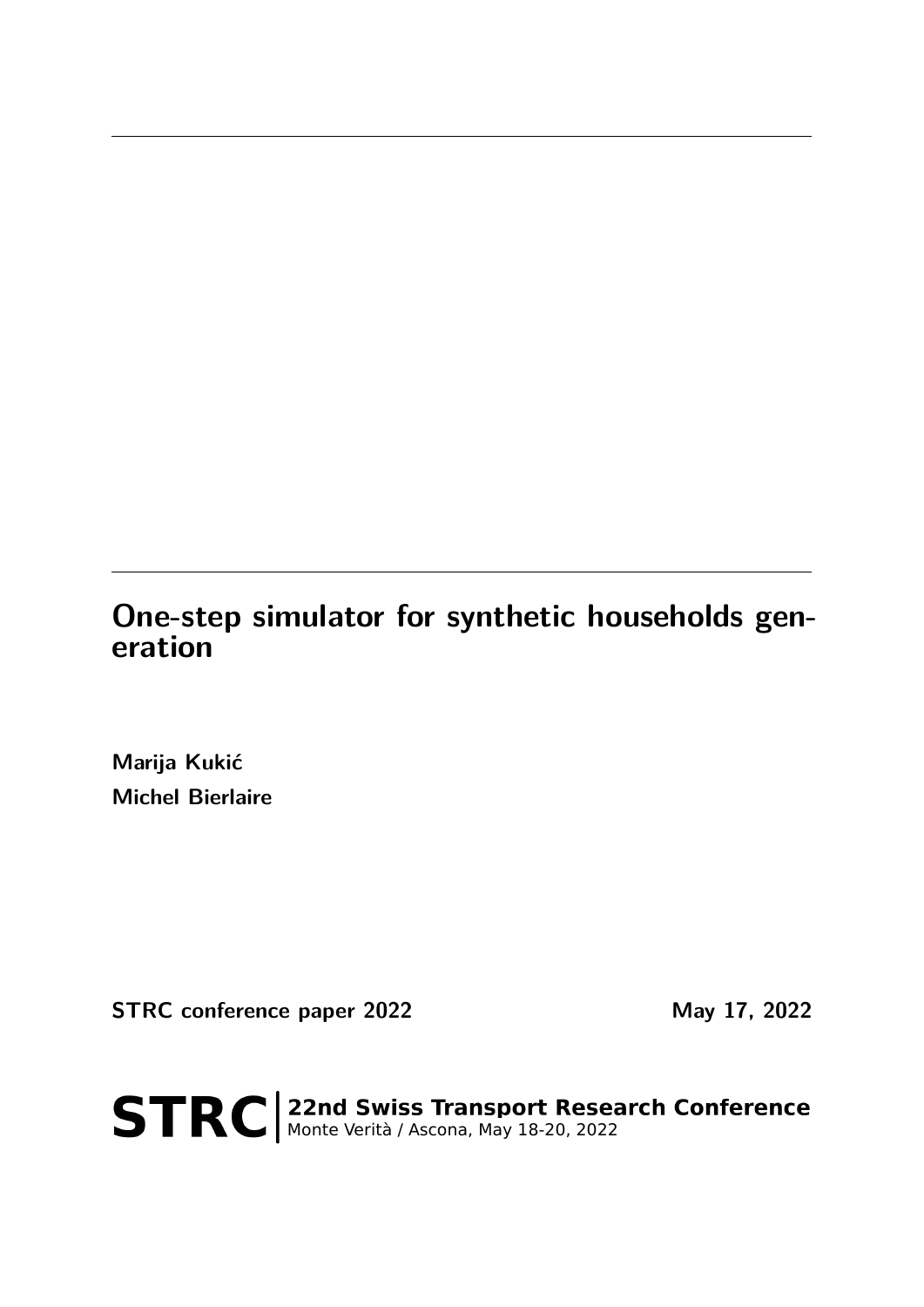### **One-step simulator for synthetic households generation**

Marija Kukić Transport and Mobility Laboratory Ecole Polytechnique Fédérale de Lausanne Station 18, 1015 Lausanne marija.kukic@epfl.ch

Michel Bierlaire Transport and Mobility Laboratory Ecole Polytechnique Fédérale de Lausanne Station 18, 1015 Lausanne michel.bierlaire@epfl.ch

May 17, 2022

### **Abstract**

Transportation science today is tasked with predicting the complex mobility needs of individuals, which necessitates the use of advanced mobility and travel demand models. However, the quality of the model outputs depends on the data quality. In transport, data privacy and data availability are two limitations. Therefore, transportation scientists rely increasingly on the usage of synthetic populations. Typically, a synthetic population is generated either on the level of individuals or on the level of households using simulation or machine learning approaches. This paper presents a follow-up work on the existing simulation techniques for the generation of synthetic households, addressing several literature gaps. In existing methodologies, the generation of individuals and their matching into households is done separately, through two sequential processes. Although the marginal distributions of key generated attributes might show a perfect fit, the "twostep" household generator produces unrealistic households. The generation of illogical observations is caused by neglecting the dependencies between individuals while grouping them into households. In order to create realistic households, this paper suggests a "single-step" household simulator where relationships between individuals are considered simultaneously within the generation process by imposing various statistical constraints. However, as shown in the past, the simulation methods struggle to deliver accurate results in a reasonable time while dealing with high-dimensional datasets. We propose the so-called "Divide and Conquer Gibbs Sampler" that solves this problem by decomposing and parallelizing the generation process based on the level of correlation. This approach increases accuracy and efficiency, as highly correlated areas are isolated, enabling a better representation of less probable values. The case study compares the developed approach with state-of-the-art methodologies based on 2015 Swiss census data.

## **Keywords**

Population synthesis, Markov Chain Monte Carlo simulation, Gibbs sampling, activitybased models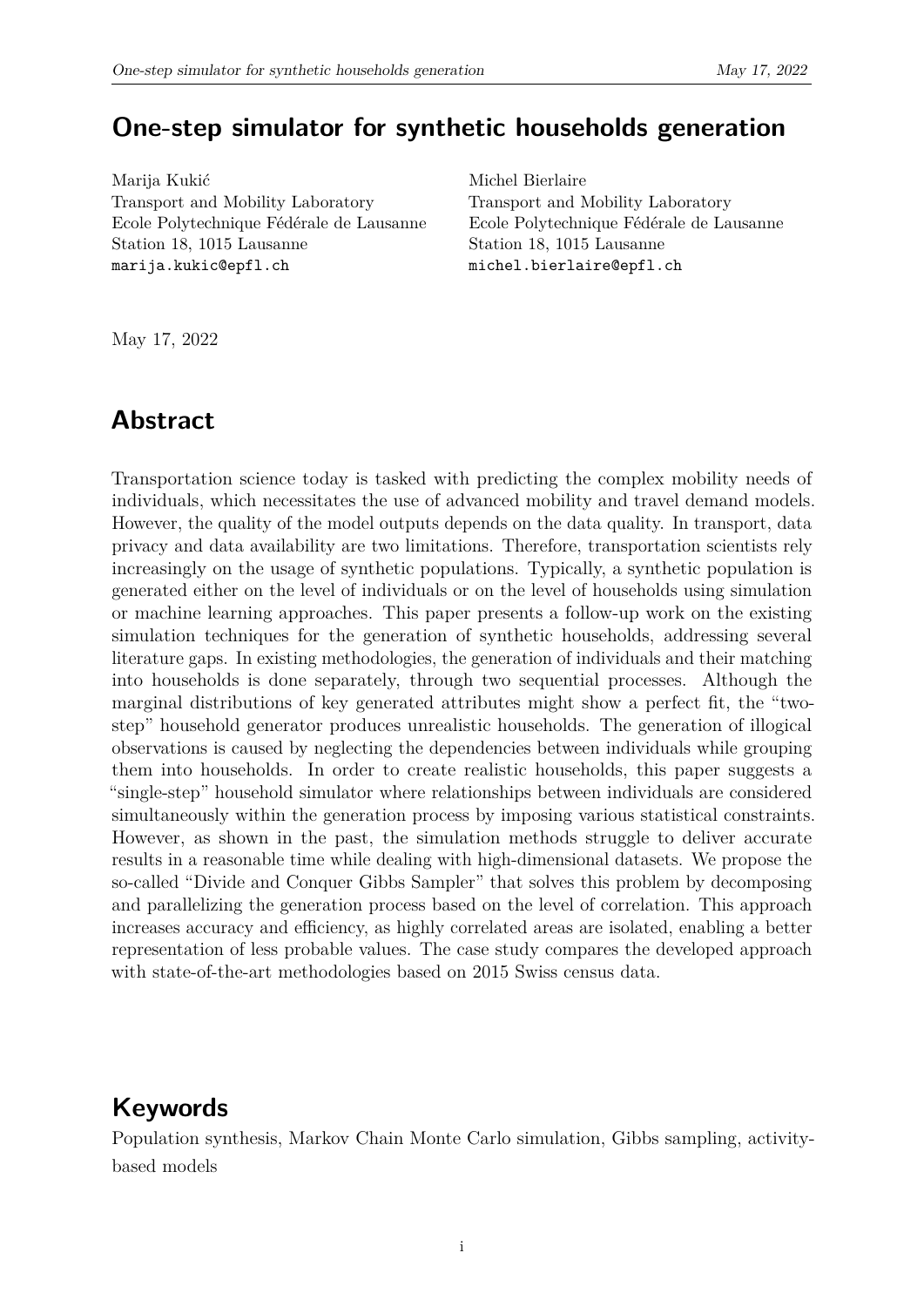## **1 Introduction**

Transportation science today is tasked with predicting the complex mobility needs of individuals, which necessitates the use of advanced mobility and travel demand models. The models for predicting activity and travel-related decisions of individuals are called Activity-Based Models (ABM). However, good models require good data to calibrate the model. Since the data quality affects the model's outputs, they are an essential input to ABM.

Highly-sensitive data such as the population census and travel activity information are extremely valuable in transportation science as they provide detailed insights into traveller behaviour. Such data are used to inform decision-makers or design accurate simulation models of travellers. However, the problem lies in the confidentiality and availability of such data. Traditional population census or travel survey datasets contain personal information about individuals and households. Nevertheless, the datasets do not fully represent the whole population, and the unprocessed data are not available due to privacy policies. Often they are either anonymized by removing attributes from the dataset or by extracting micro samples that represent a small subset of the entire data. Even though the emergence of Big Data collection services used in conjunction with hand-collected survey data is highly detailed and has extensive population coverage, data collection often comes with strict data usage restrictions. Additionally, those datasets are often sanitized before publication. This is a problem in transportation and travel activity modelling, as the model's quality in activity forecasting depends on the level of detail of the model descriptors.

In order to circumvent privacy and availability issues, synthetically generated data can be used. Synthetic data have similar statistical properties as the real population of interest. However, they do not allow the identification of individuals (to address the privacy issue) and compile all the necessary data for the scientific analysis, municipalities and other stakeholders who do not have access to raw data (to address the availability issue).

In the context of the synthetic population generation, the synthetic data can be at the level of individuals or households. The literature shows that synthetic population generators mostly support the generation of individual attributes only, which consequently affects the existing research efforts in ABM. The lack of household data might be the reason why activity-based modellers are usually focused on isolated individual behaviour analysis.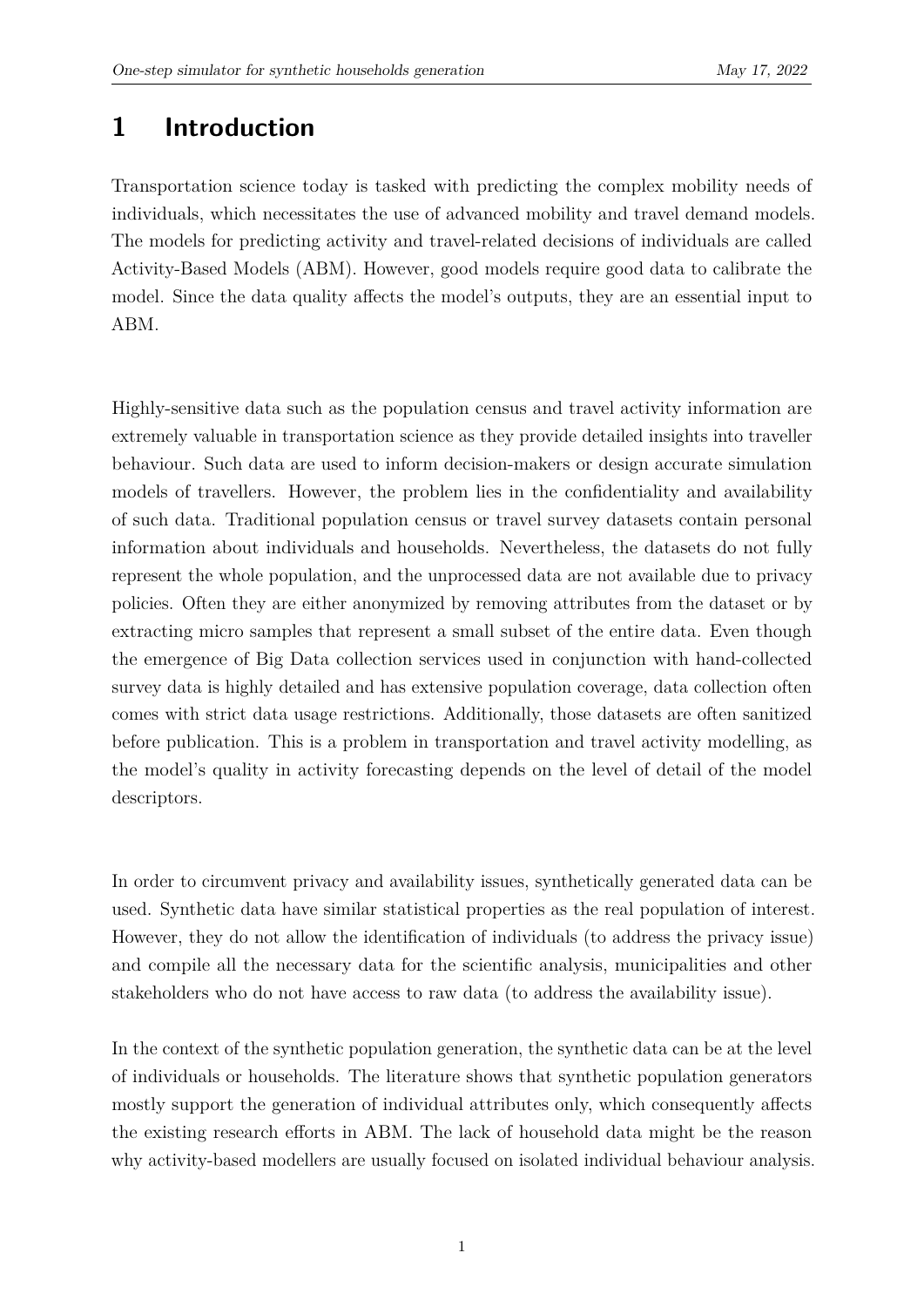Without information on households, investigation of behavioural patterns is highly limited. Integrating household data into ABM methodologies would expand the model's capabilities to capture multi-individual decisions and understand mobility patterns by taking into account interactions and influence of the household .

Although several different methodologies exist for the accurately and efficiently generation of synthetic data, few gaps can be identified (see Section [2\)](#page-3-0). In line with the challenges mentioned above and identified gaps, we try to improve the existing synthetic household generators by addressing the following research questions:

- How to develop a simulation framework for a synthetic household generation that integrates the individuals generation and their matching into households in a one-step simultaneous process?
- How much control can we embed into the generation process compared to other existing methodologies, in order to generate realistic households?
- How to redefine and improve the simulation approach to deal with the "curse of dimensionality"?

The document is organized as follows: Section [2](#page-3-0) covers a detailed review of the previous research in this field; Section [3](#page-8-0) introduces and formally specifies the methodology; and Section [4](#page-18-0) presents obtained results; Section [5](#page-24-0) summarizes the research contributions and specifies all the necessary steps for future improvements.

## <span id="page-3-0"></span>**2 Literature review**

The existing methodologies in synthetic population generation can be divided based on two criteria. Firstly, the methods are classified based on the type of data they can generate, more precisely, whether they support the generation of individuals or complete households. The individuals are described by the set of attributes that we try to reproduce, while the households contain their own attributes (household size, household type) expanded with the set of associated individuals. The individuals generation ensures the reproduction of univariate distributions treating each attribute separately. The household generation is more complicated because, besides the univariate distributions, the multivariate distributions must be considered to capture relationships between household members correctly.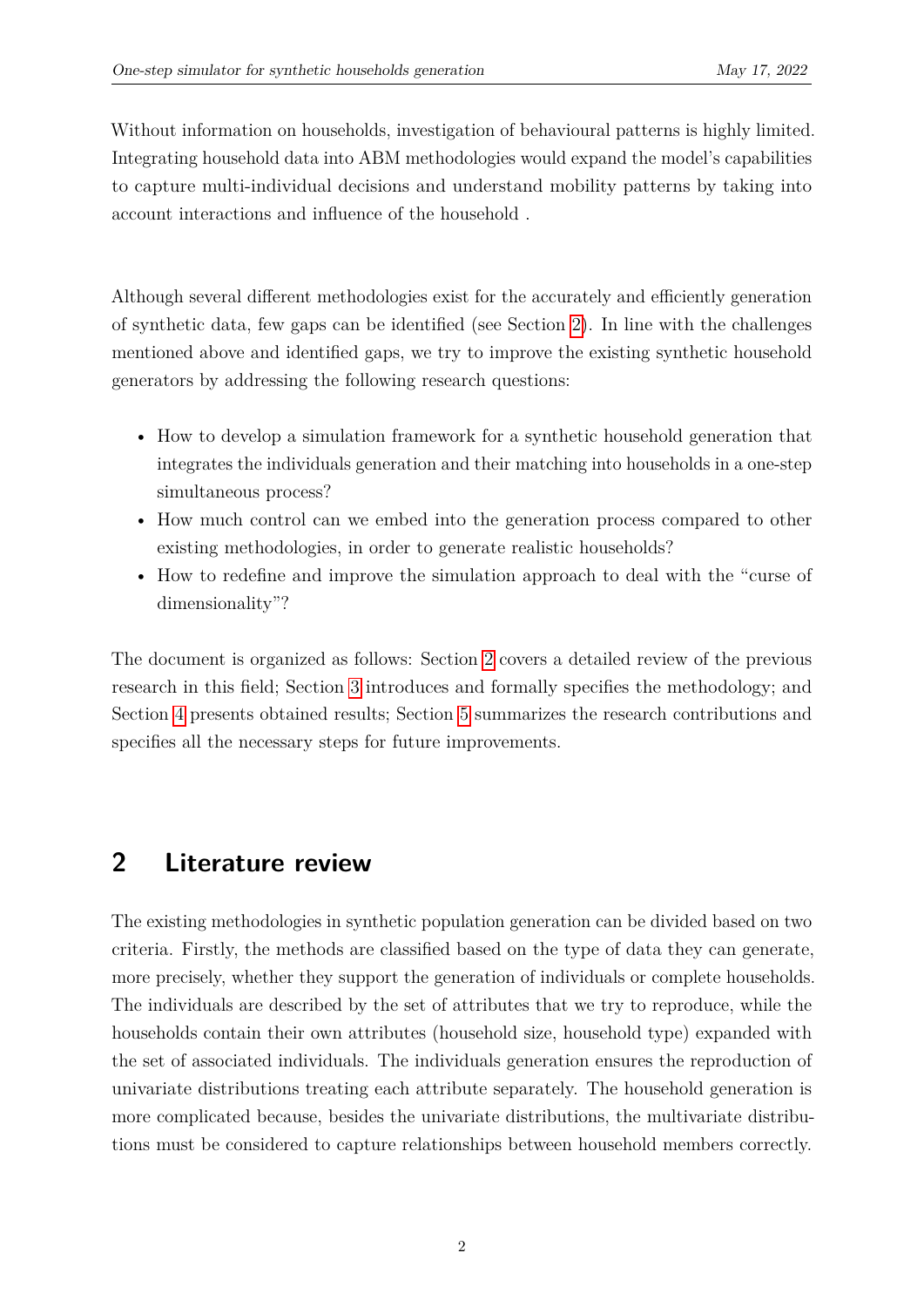Secondly, the synthetic generation methods can be based on statistical (e.g. Iterative Proportional Fitting, Markov Chain Monte Carlo Simulation) or machine learning (e.g. Generative Adversarial Networks, Variational Autoencoder) approaches. [Miranda](#page-26-0) [\(2019\)](#page-26-0) has produced a systematic review covering several decades of synthetic population generation methods applied to transportation models. According to the findings of this study, in Figure [1,](#page-4-0) we illustrate the most popular methods for each category chronologically. In addition, we added the most recent research streams. We analyse all proposed approaches' positive and negative aspects and define the literature gaps we will try to fill.

<span id="page-4-0"></span>

|                                                                 | <b>GENERATION</b><br><b>OF</b><br><b>INDIVIDUALS</b>                                                                                                                                                                                                                                                                                                                                                         | <b>GENERATION</b><br><b>OF</b><br><b>HOUSEHOLDS</b>                | <b>ASSOCIATIONS</b><br><b>BETWEEN</b><br><b>INDIVIDUALS &amp;</b><br><b>HOUSHEOLDS</b>                    |
|-----------------------------------------------------------------|--------------------------------------------------------------------------------------------------------------------------------------------------------------------------------------------------------------------------------------------------------------------------------------------------------------------------------------------------------------------------------------------------------------|--------------------------------------------------------------------|-----------------------------------------------------------------------------------------------------------|
| <b>Iterative</b><br><b>Proportional</b><br><b>Fitting (IPF)</b> | 1996<br>Beckman et al.<br><b>Creating synthetic</b><br>baseline populations                                                                                                                                                                                                                                                                                                                                  | 2007<br>Arentze et al.<br>Creating synthetic household populations | 2009<br>Ye et al.<br><b>Iterative Proportional</b><br>Updating                                            |
| <b>Simulation</b><br>techniques<br>(MCMC)                       | 2013<br>Faroog et al.<br>Simulation based population synthesis                                                                                                                                                                                                                                                                                                                                               |                                                                    | 2014, Anderson<br>et al., Associations<br>Generation<br>2015, Casati et<br>al<br><b>Hierarchical MCMC</b> |
| <b>Machine</b><br><b>Learning</b><br>techniques                 | 2014, Goodfellow et al.<br><b>Generative Adversarial Network</b><br>2018, Xu et al.<br><b>Tabular Generative Adversarial Networks</b><br>2019, Borysov et al.,<br><b>Variational Autoencoder</b><br>2020, Badu - Marfo et al.,<br><b>Composite Travel Generative Adversarial Networks</b><br>2022, Lederrey et al.,<br>DATGAN: Integrating expert knowledge into deep learning for<br>synthetic tabular data |                                                                    | 2022<br>                                                                                                  |

Figure 1: The overview of existing synthetic population methods

A population consists of individuals described by a set of discrete or continuous attributes  $X = (X^1, X^2, \dots, X^n)$ . In reality, these attributes have a unique joint distribution represented by  $\pi(X)$ . However, this is not available to the analyst since we have access only to the sample of the true population, which presents the partial view  $\hat{\pi}(X)$  of the real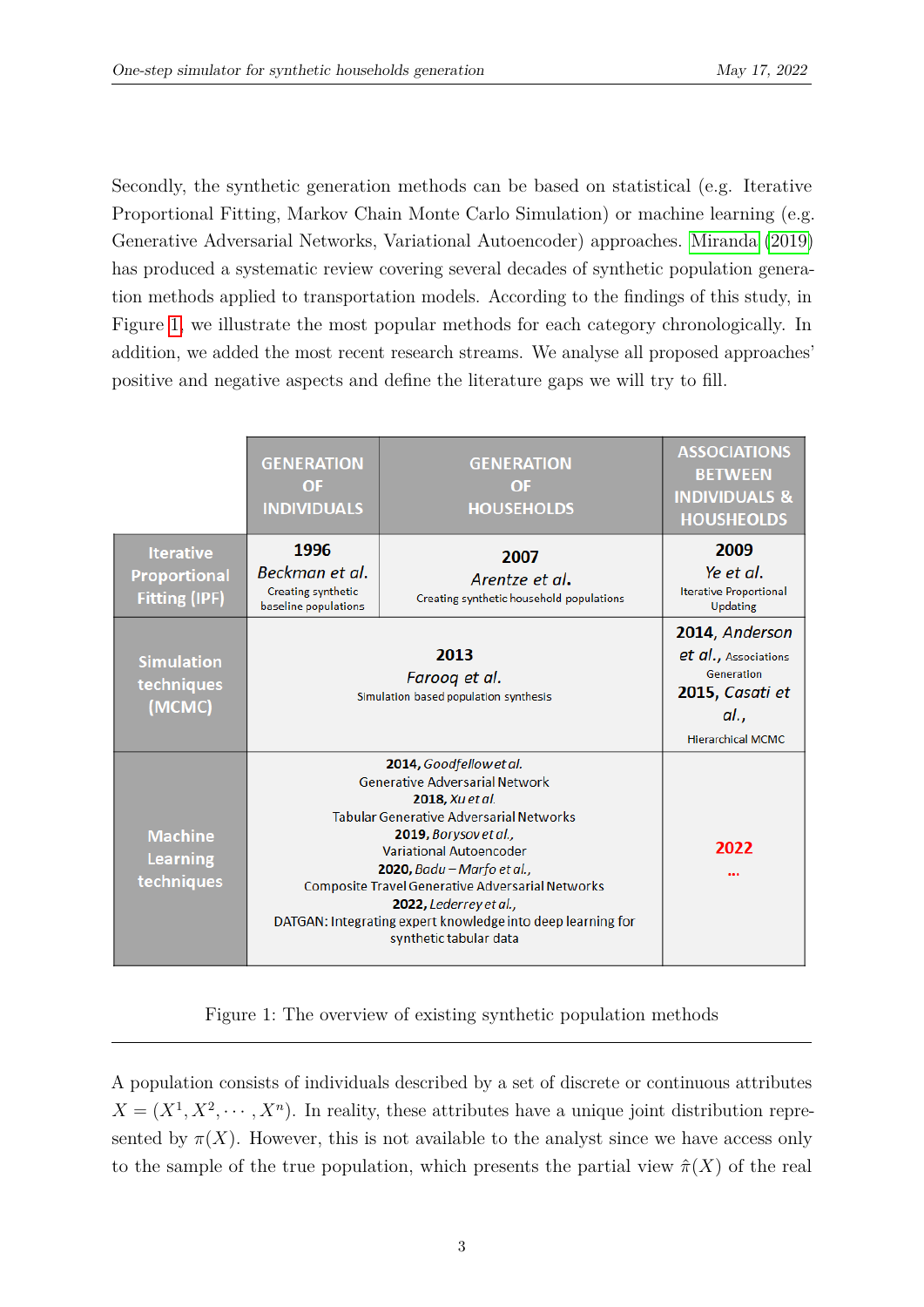unique joint distribution [\(Farooq](#page-25-0) *et al.*, [2013\)](#page-25-0). The variables of interest in generating sociodemographic characteristics can be at the individual or household level. For example, those at the individual level are age, gender, and driving license ownership. Householdrelevant variables can be the number of inhabitants and total income. Collecting this information from a sample of the existing population will form univariate and multivariate distributions. The univariate distribution characterizes one column at a time, while the multivariate characterizes two or more.

Although all the methods apply different algorithms, they have a common objective to produce data that share statistical properties of the real sample. Most of the methods were firstly focused on replicating marginal distributions of the selected key individual variables and later extended to support the generation of household variables.

The first methodology that appeared for the generation of synthetic individuals was an application of Iterative Proportional Fitting (IPF) [\(Beckman](#page-25-1) *et al.*, [1996\)](#page-25-1). This approach is also known as a matrix fitting table. The concept behind the IPF is to take each marginal one at a time and change the sample's contingency table to reflect the aggregate property of the population. In the case of IPF, an increase in desired attributes causes exponential growth of the number of cells in the contingency table. Consequently, there are many combinations of attributes with a low number of individuals, leading to empty cells in the contingency table. It has been proven that IPF fails to converge due to this so-called "zero cell issue" [\(Ben-Akiva and Lerman, 1985\)](#page-25-2). In addition to the scalability problem, there are other drawbacks of IPF, such as the lack of a heterogeneous representative population and the fact that it has a deterministic realization of synthetic population [\(Farooq](#page-25-0) *et al.*, [2013\)](#page-25-0).

Even though IPF has revealed different flaws, many publications proposed incremental improvements to this method in order to handle household structures [\(Guo, 2007;](#page-26-1) [Ar](#page-25-3)entze *[et al.](#page-25-3)*, [2007\)](#page-25-3). The problem with these methodologies is that they are designed so that household attributes are randomly drawn from the empirical data following the joint distribution of the chosen household-level attribute, in a similar way to individual attributes. Even though the marginals of the generated household attributes might seem accurate, there is no guarantee of relationships between households and previously generated individuals [\(Zhu and Ferreira, 2014\)](#page-26-2). In order to generate household members with all necessary relationships, the Iterative Proportional Updating was developed (IPU) (Ye *[et al.](#page-26-3)*, [2009\)](#page-26-3). IPU provides a synthesis of the population by matching household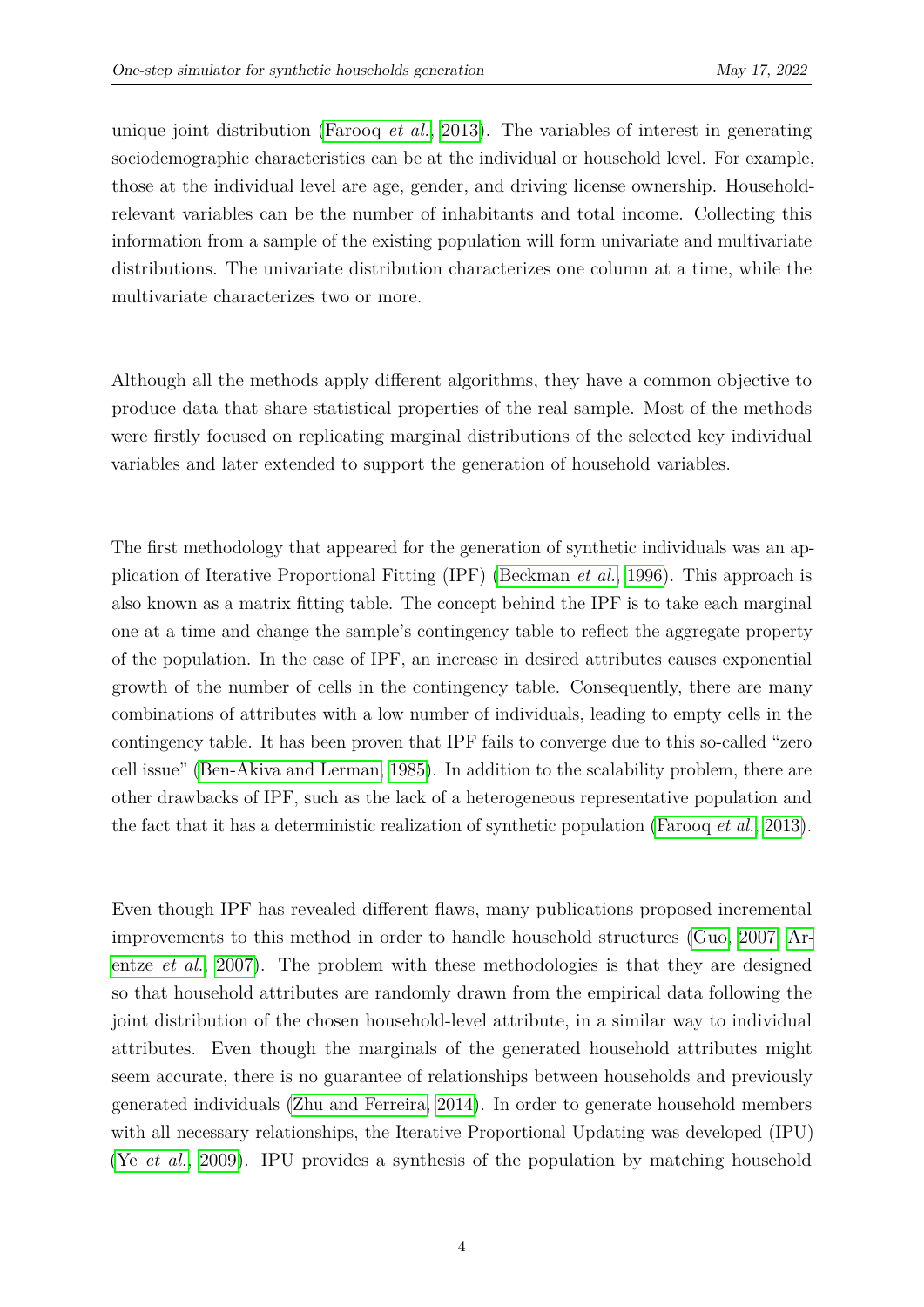and individual distributions simultaneously [\(Saadi](#page-26-4) *et al.*, [2016\)](#page-26-4). However, the main issues of IPU pointed out by several authors are that there is no theoretical proof of convergence, that it suffers from the same issues as IPF, and requires a disaggregated initial sample which is rarely available [\(Lenormand and Deffuant, 2013;](#page-26-5) [Zhu and Ferreira,](#page-26-2) [2014\)](#page-26-2). Nowadays, datasets are described by many dimensions and observations, making IPF insufficient to satisfy current needs in the generation of synthetic households. Also, the high dependence on the form of the initial real sample limits the wide use of IPF since the disaggregate sample is rarely available.

By overcoming the above-mentioned issues, the simulation outperformed IPF. The standard for population synthesis used in travel activity modelling and microsimulation today is the Markov Chain Monte Carlo (MCMC) simulation developed by [Farooq](#page-25-0) *et al.* [\(2013\)](#page-25-0). This method implements Gibbs Sampling by drawing from pre-formed conditional distributions. Based on the individual MCMC, various studies have proposed matching algorithms to group synthetic individuals into households in such a way as to follow the real-world constraints [\(Anderson](#page-25-4) *et al.*, [2014;](#page-25-4) [Casati](#page-25-5) *et al.*, [2015\)](#page-25-5). These approaches are so-called "twostep" procedures since they require a previously created sample of synthetic individuals to perform a matching procedure. Different "two-step" approaches propose different ways of assigning people to households. For example, in [Casati](#page-25-5) *et al.* [\(2015\)](#page-25-5), the first step consists of generating three pools of individuals independently through separated simulation runs, based on the household role (e.g. owner, spouse, others). In the second step, one individual is picked from each pool and placed in a specific household based on the household size. Although with "two-stage" simulation households methods, we can obtain a good approximation of the marginal distributions, there is no guarantee that relationships between different variables are preserved. By assuming independence while generating individuals, the multivariate distributions are ignored, resulting in the generation of a completely unrealistic population (e.g. the generation of a child who has children).

However, most authors have pointed out that the Gibbs sampler has difficulty in delivering acceptable results while working with high-dimensional datasets. The definition of the conditionals has a substantial impact on the accuracy of the results. The ideal case would be to consider all variables conditional to each other and capture all correlations and dependencies. However, in reality, this is not possible because Gibbs Sample suffers from the "curse of dimensionality" phenomenon. This means that the efficiency and accuracy drop with an increase in dimensionality. It happens because the algorithm performs for a long time in highly correlated areas, which slows down convergence and produces an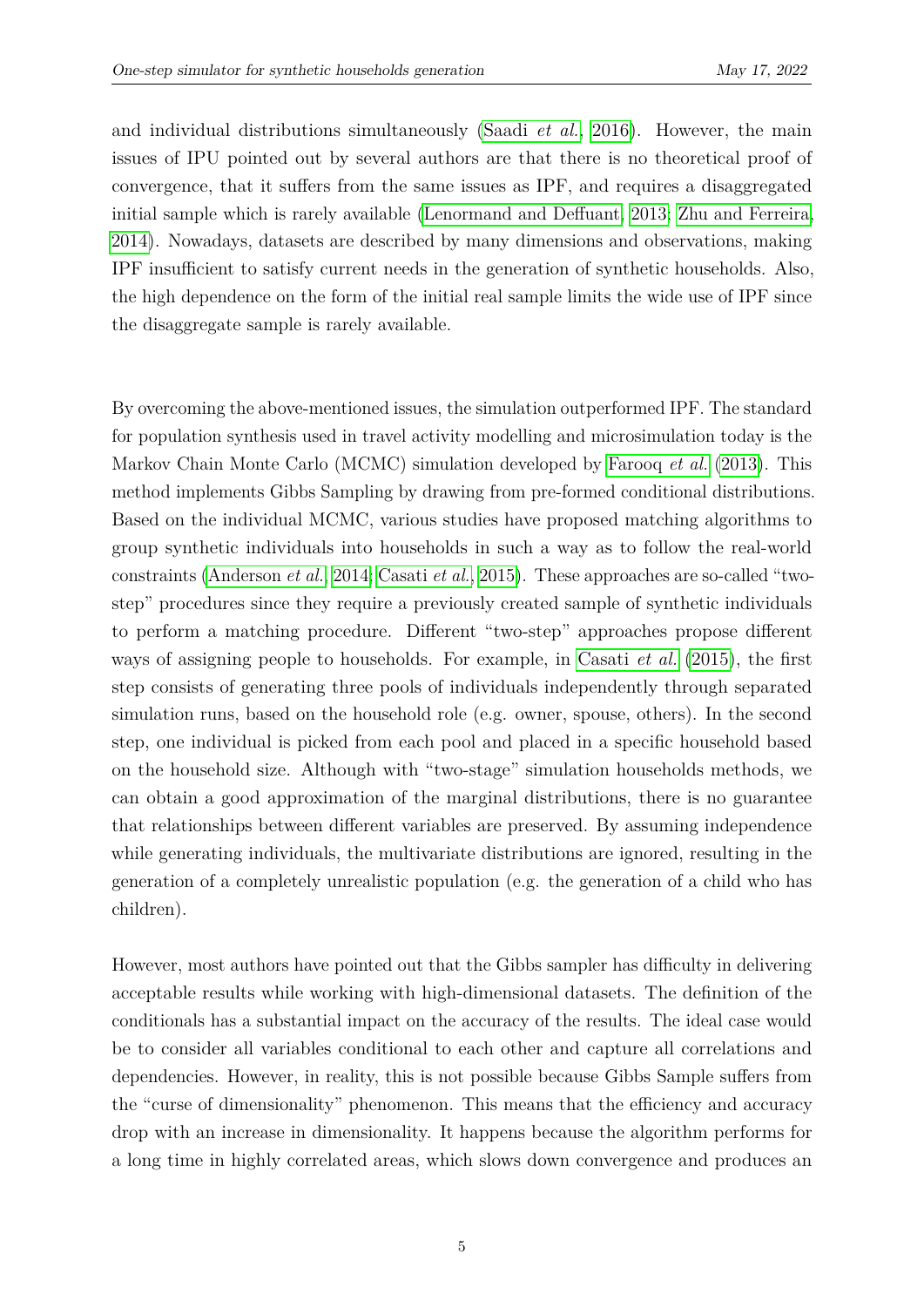under-representation of outliers.

As can be seen from Figure [1,](#page-4-0) most authors have recently switched to the application of Machine Learning techniques in this domain. Nevertheless, in this paper, we decided to use a simulation approach as a core methodology. In the following paragraphs, we justify our choice through the comparison between ML and simulation.

The technique, that might be considered a state-of-the-art for the generation of synthetic individuals, is Generative Adversarial Networks (GANs) specialized for tabular data (TGANs) proposed by [Xu and Veeramachaneni](#page-26-6) [\(2018\)](#page-26-6). This approach has shown great success in generating high dimensional datasets in an accurate and computationally efficient way. GANs learn the probability distribution of a dataset implicitly and may generate samples from it. It is made up of two neural networks called the generator and discriminator. The generator is trained to learn how to generate data from random noise to deceive the discriminator. The discriminator is trained to discriminate between the real and generated data [\(Goodfellow](#page-26-7) *et al.*, [2014\)](#page-26-7).

ML methods have recently become popular because simulation methods typically fail to deliver high-quality data in the context of Big Data. However, it is interesting to notice that none of the Machine Learning techniques is adapted to be used in the domain of the household generation. The potential reason might be that it is difficult to impose rules of expert knowledge due to the data-driven nature of the ML approach. On the contrary, the simulation approach is more model-driven, allowing us to control the generation process and embed rules. Recently, the first trial to incorporate expert knowledge into ML models in the context of synthetic data generation has taken place [\(Lederrey](#page-26-8) *et al.*, [2022\)](#page-26-8). With this model, it is possible to specify the relationships between variables through Directed Acyclic Graph, that is later treated by Tabular GAN (DATGAN). Although this model better represents multivariate distributions, it still does not support dealing with hierarchical structures such as households.

In this paper, we propose an extension of individual MCMC for complete one-step household generation by addressing several gaps:

• Contrary to IPU, the simulation methods are sample-free, which means they can work with aggregated or disaggregated initial samples. Although several methodologies exist for assigning individuals to households, no sample-free methodology combines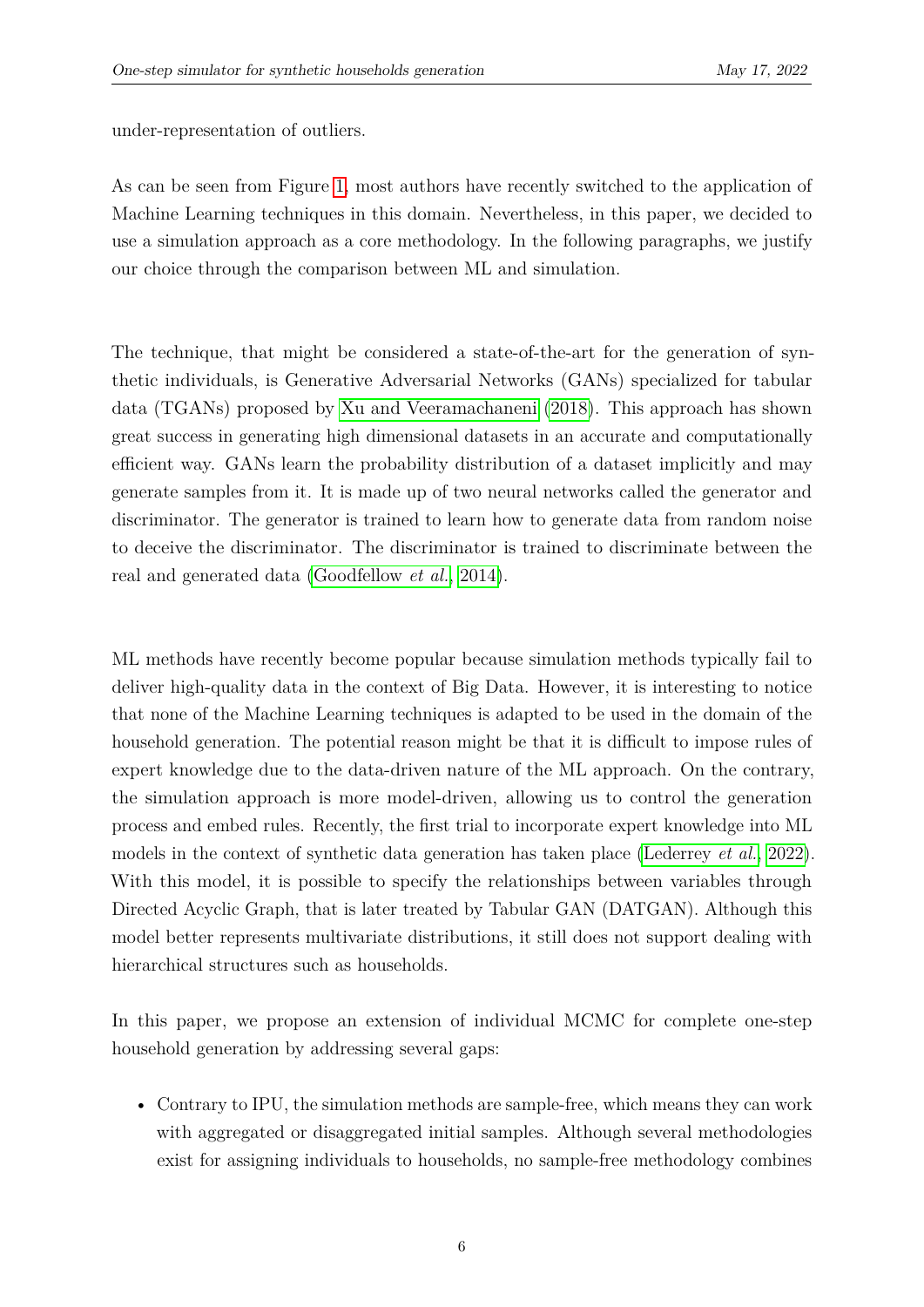the generation of individuals and their household assignment in a single step. The main disadvantage of two-step methodologies is that they are composed of two sequential independent steps. This way, some interrelations between individuals are neglected, resulting in the generation of illogical observations. Therefore, a simultaneous approach could be closer to capturing correlations between households and individuals.

- In the generation of hierarchical structures, such as the generation of households with all constituent individuals, the consideration of multivariate distributions is crucial if we want to replicate realistic relationships between household members. The model-driven structure of Gibbs Sampler will allow us to enforce the realistic relationship between different household members.
- <span id="page-8-0"></span>• To address the "curse of dimensionality", we propose a new algorithmic approach that decomposes a full dataset based on the correlation rate between different attributes.

## **3 Methodology**

This section presents a new simulator for generating complete synthetic households with all necessary relationships between individuals. This approach relies on the idea of existing individual Markov Chain Monte Carlo simulation [\(Farooq](#page-25-0) *et al.*, [2013\)](#page-25-0).

The main goal of our methodology is to ensure the generation of realistic households simultaneously in one stage. To preserve logical relationships between individuals, we must generate each person conditional to other household members. The difference between our and the existing "two-step" approach is illustrated in Figure [2.](#page-9-0) Instead of independently generating agents and mapping them into corresponding households, we generate a synthetic dataset where each row corresponds to one household with all information about individuals. We propose the re-definition of the existing modelling framework and investigate the amount of control we can achieve during the generation process. The description of the existing methodology and proposed modifications are presented in Section [3.1.](#page-9-1)

The simulation approach is prone to failure while working with multi-dimensional datasets. Since the household generation problem includes many attributes, it is inevitable to face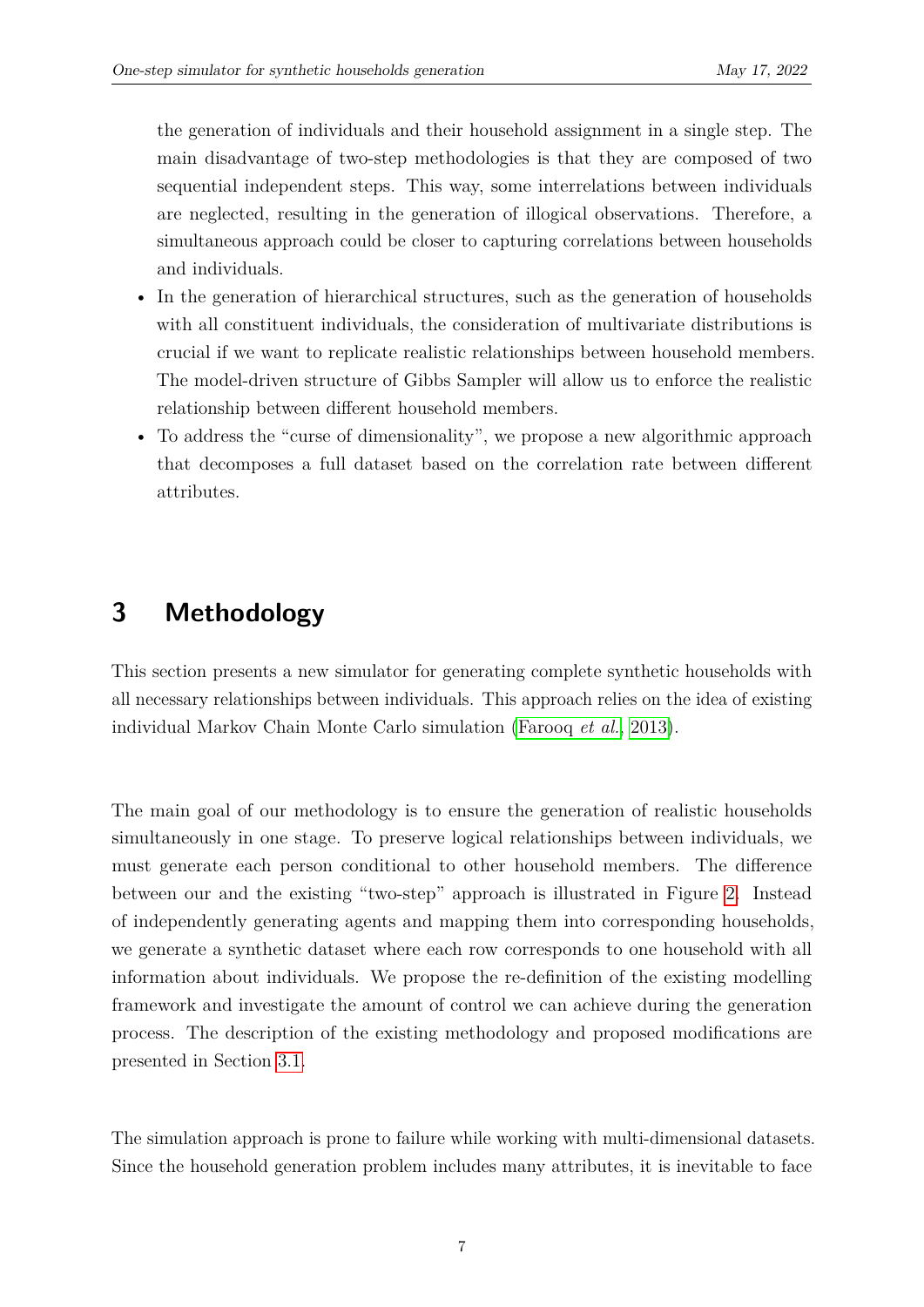#### Existing "two step" methodology

<span id="page-9-0"></span>

(hsize1, age\_1, gen\_1, age\_2, gen\_2) = (2, 80, M, 8, M)

#### Proposed "one step" methodology



(hsize1, age\_1, gen\_1, age\_2, gen\_2) = (2, 80, M, 78, F)

Figure 2: Comparison between existing approach and one-stage simulator methodology

<span id="page-9-1"></span>the "curse of dimensionality" phenomena. To overcome this problem, we decompose a generation process based on the level of correlation among variables, as described in Section [3.2.](#page-13-0)

### **3.1 Modeling**

The core of the proposed methodology is the Markov Chain Monte Carlo (iMCMC) simulation technique, more precisely Gibbs Sampler proposed by Farooq et al. (2013). In technical terms, the sequence of individuals that are generated is called a Markov chain, while the Gibbs sampling is an algorithm that is used to draw the attribute values from the given distributions.

The synthetic individuals are random variables characterized by discrete and continuous attributes  $(X_1, X_2, ..., X_n)$  that create a unique joint distribution  $\pi(X)$ . However, we only have a partial insight into this unique distribution derived from the real reference sample, denoted as  $\hat{\pi}(X)$ . In each iteration, Gibbs Sampler draws a value of one attribute from the probability distributions conditional to the fixed values of other attributes, using inverse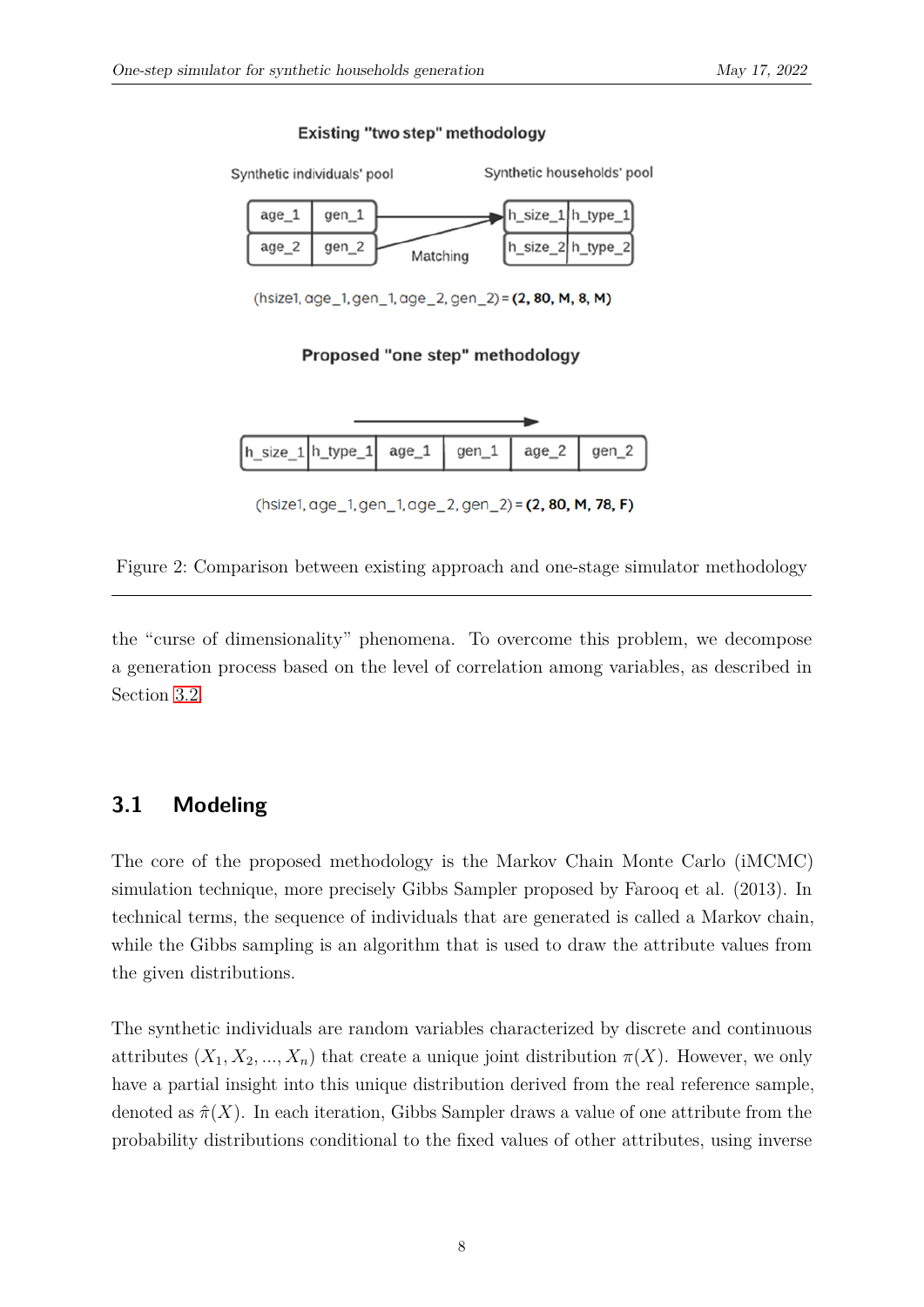transform. In the case of discrete variables, the algorithm draws from probability mass function, and in the case of continuous from probability density function. The conditional distributions are calculated beforehand and provided to Gibbs Sampler as input. In our case, the conditional probabilities vectors are computed from data using contingency tables by counting categories of one attribute given all others. In general, conditionals can be derived from data, models or assumptions.

Hypothetically, all correlations could be captured by integrating all attributes into conditionals. However, in practice, it is not possible to consider full conditionals because it requires dealing with a lot of attributes which produces the multi-polarization that makes Gibbs Sampler extremely slow [\(Casati](#page-25-5) *et al.*, [2015\)](#page-25-5). Because of this, the authors usually simplify conditionals by assuming the independence between specific attributes. For example, if we want to generate the education of the person, ideally, the full conditional would contain information on all other attributes (e.g. age, household size). However, based on expert knowledge, we can assume that education depends more on age than household size. According to that, instead of drawing from  $\pi(X_{eduction}|X_{age}, X_{hsize})$ , we would draw from the simplification  $\pi(X_{eduction}|X_{age})$ . Assuming that education is uniform across the household size, we obtain almost the same accuracy while improving efficiency. The simplifications might be a reasonable decision while working with several attributes. The more attributes we have, the more simplifications we need, which complicates a modelling process and might influence accuracy.

The logic of generation follows the existing individual MCMC explained in Section [3.1.1.](#page-11-0) Compared to iMCMC, we define a household as a meta-individual characterized by household attributes and attributes of household members. In other words, instead of generating individual vectors described with a set of features  $X = (X1, X2, ..., Xn)$  and grouping them into households afterwards, in each iteration, we form a vector of households. In the current version of our methodology, this vector consists of 4 household attributes (household size, household type, number of cars within the household, and household income) and an array of household members. This last attribute helps us to model the hierarchy between individuals and household. The individuals are described with their own set of attributes, in our case, by age and gender. The sequence of individuals has a variable size that is determined based on household size. Note that this methodology is generic, and it can be expanded with a various number of attributes.

To demonstrate this approach, In Figure [3,](#page-11-1) we discuss one instance of the problem. Assume that we want to generate a household registered as a couple. The spouse's generation must be conditional to the age of the owner in order to avoid the generation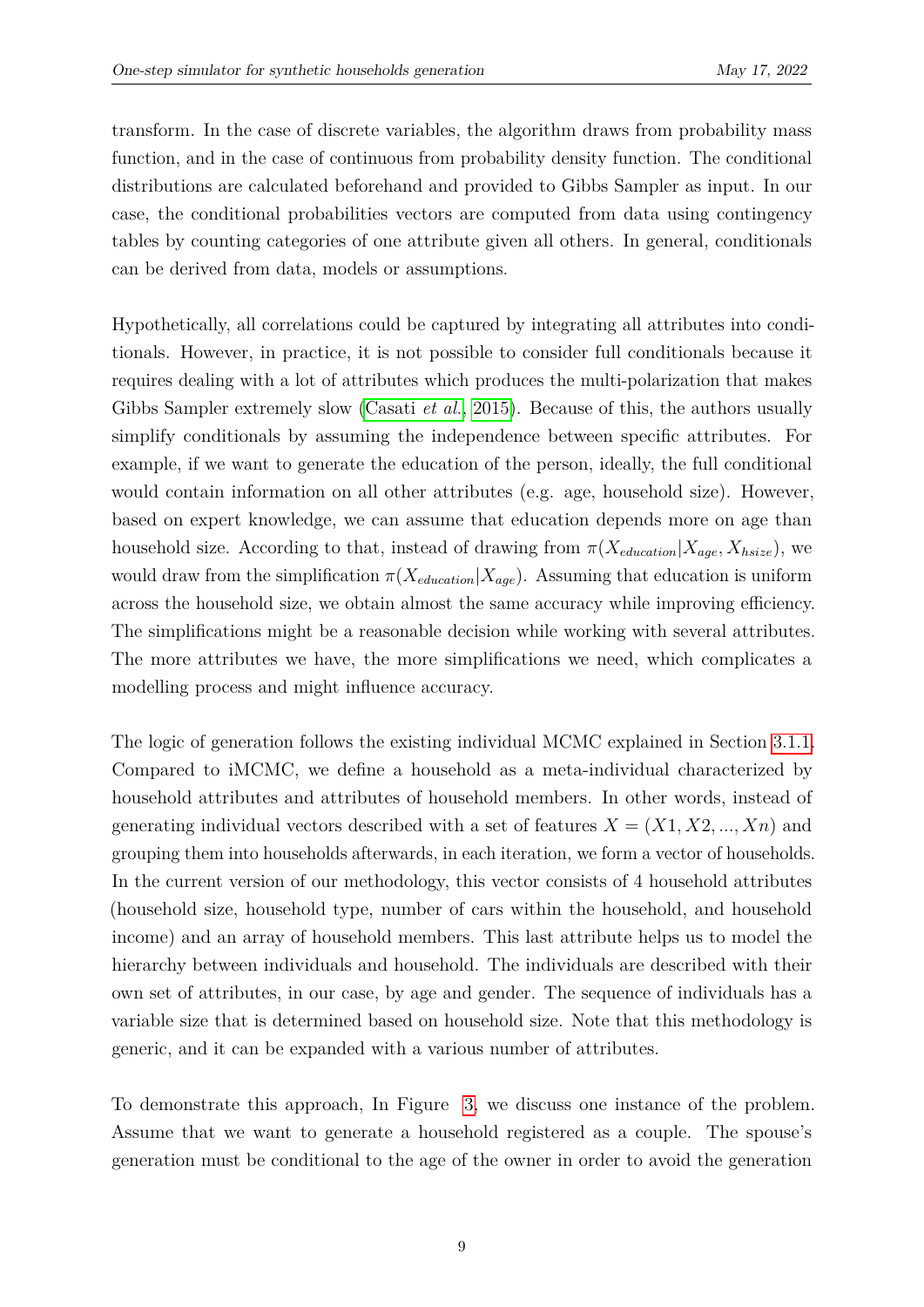

#### <span id="page-11-1"></span>**Generalized approach:**

Figure 3: One-step household generation with an instance of the problem

of an unreasonable age difference. On the other hand, the realistic generation of gender has to consider the distribution of heterosexual and homosexual couples. By design of conditionals, we enforce the satisfaction of expert knowledge rules as explained in detail in Section [3.1.2.](#page-12-0)

#### <span id="page-11-0"></span>**3.1.1 Existing methodology**

The Gibbs Sampler consists of four phases: initialization, warm-up, generation and skipping phase [\(Ben-Akiva](#page-25-6) *et al.*, [2021\)](#page-25-6). Starting from random initial states, we simulate several chains of draws simultaneously. After a certain number of iterations, these sequences should converge to a common unique joint distribution noted  $\hat{\pi}(X)$  [\(Gelman](#page-25-7) *et al.*, [2013\)](#page-25-7). In the warm-up phase, we run the simulator until it reaches a steady-state. All draws generated in this phase are discarded. This way, we can guarantee that only draws from  $\hat{\pi}$  are accepted. The indicators used to identify the stationarity are explained in Section [3.2.1.](#page-17-0)

Given the number of attributes k, the algorithm picks a random number  $r = U(0, k-1)$  in each iteration. The number *k* defines the index of the attribute that will be generated in the current iteration. The result of one iteration is a household vector with one changed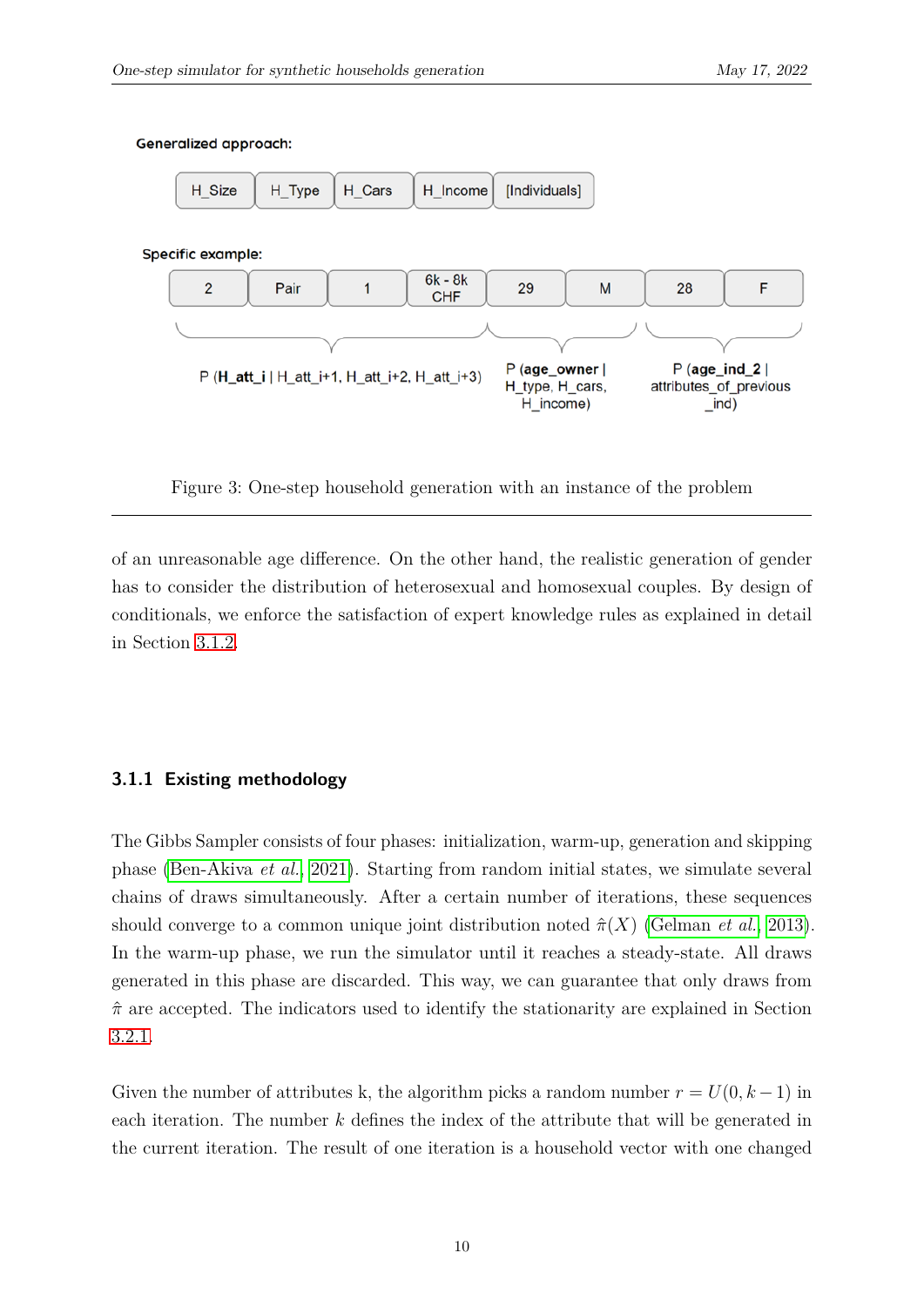attribute, while all other values are kept from the previous iteration. This may produce a sequence of similar draws. To avoid the generation of similar observations, we skip the specified number of observations in the post-processing phase.

#### <span id="page-12-0"></span>**3.1.2 Description of conditionals**

The construction of conditionals is based on modelling assumptions, and it should capture the essential correlations that are valid independently of data. However, the assumptions can be verified through the correlation analysis obtained from data.

**Generation of households attributes** The household size is one of the most informative attributes in the household generation since it is used as an indicator of how many individuals should be generated. As shown in Table [1,](#page-13-1) for some categories, household size has a strong correlation with household type. Independently on the dataset, the one-member household is considered a single-type, while the couple-type household always implies two inhabitants. For these categories, considering other information such as income or number of cars would only add unnecessary complexity. Thus, the values which can be assumed (such as household size  $= 1$  when household type = 'Single') are deterministically assigned, not stochastically generated. None of the specific rules can be identified for households with more than three members, so the values of household size or household type must be stochastically drawn from the probability vector obtained from the conditionals.

In the current version of the methodology, the household attributes are generated using following conditionals:

$$
- \pi(X_{size}|X_{type} = x_{type}, X_{cars} = x_{cars}, X_{income} = x_{income}),
$$
  

$$
- \pi(X_{type}|X_{size} = x_{size}, X_{cars} = x_{cars}, X_{income} = x_{income}),
$$
  

$$
- \pi(X_{cars}|X_{size} = x_{size}, X_{type} = x_{type}, X_{income} = x_{income}),
$$

$$
- \pi(X_{income} | X_{size} = x_{size}, X_{type} = x_{type}, X_{cars} = x_{cars}).
$$

#### **Generation of individual attributes**

The correct generation of age attribute is crucial for a generation of the realistic household since it is very informative and reveals a lot of information about the household. For example, the people live in a specific type of household at a certain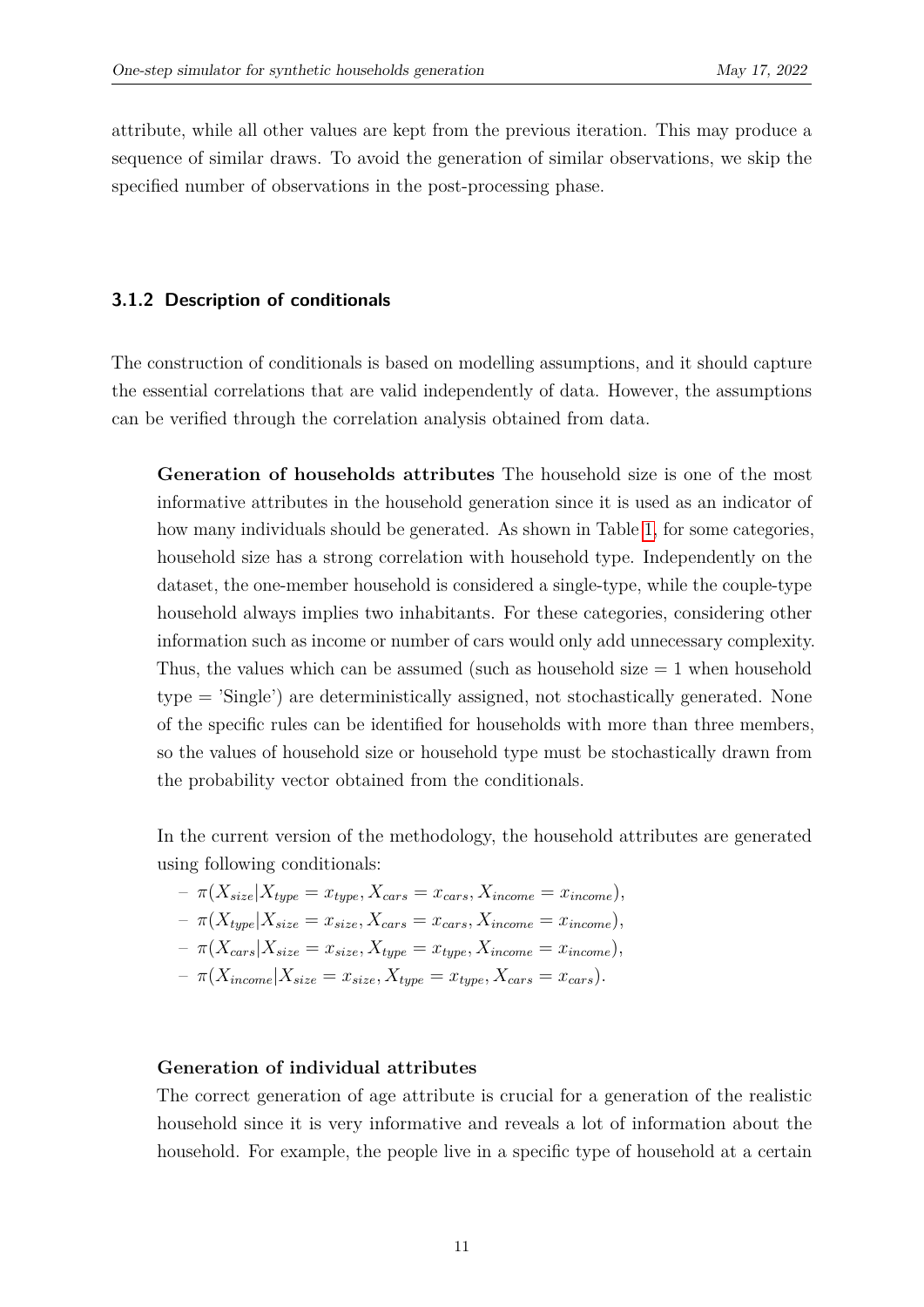<span id="page-13-1"></span>

|                      |  | $\mathbf 2$ | 3 or more  |
|----------------------|--|-------------|------------|
| Single               |  |             |            |
| Couple               |  | $\pi_{11}$  |            |
| Couple with children |  |             | $\pi_{21}$ |
| Single with children |  | $\pi_{12}$  | $\pi_{22}$ |
| Non-family           |  | $\pi_{13}$  | Т23        |

Table 1: The relationship between household size and household type

age. This is a consequence of the cycle of life events that usually happen. In general, there are some patterns such as children living with their parents up to some age, then they move from their parent's place to study or establish their own family. Also, depending on the age, the individual can get a driving licence or start to contribute to the household financially. Because of this, the first individual is generated from the selected subset based on household type given number of cars, income and role  $(i.e. \ \pi(X_{age_1}|X_{cars} = x_{cars}, X_{income} = x_{income}, X_{role} = x_{role})$ ). In the preprocessing phase, the role of individual is assigned based on the age and household type. That way, we guarantee that the first individual (owner) is the oldest. All other individuals are generated considering the age difference of previously generated agents. The generation of individuals always includes the generation of the whole sequence. This simplifies the generation of other individuals because only the conditional for the owner generation takes into account household attributes such as number of cars and income. For all others, it is assumed the they share the same household attributes as the owner. According to that, the age of other individuals is generated from  $\pi(X_{age_i}|X_{type} = x_{type}, X_{age_{i-1}} = x_{age_{i-1}})$ . The gender of individuals depends on the type of household and the gender of previously generated individuals. For example, in the case of generating couples, the gender of the spouse is drawn from the distribution of heterosexual and homosexual couples given the gender of the owner.

### <span id="page-13-0"></span>**3.2 Algorithm**

The "curse of dimensionality" means that with an increase in the number of attributes, the algorithm's efficiency drops. In some specific cases, the algorithm even fails to execute. So far, the authors have dealt with this issue by making assumptions to simplify conditionals. However, we need a more general solution to this issue. This behaviour is a consequence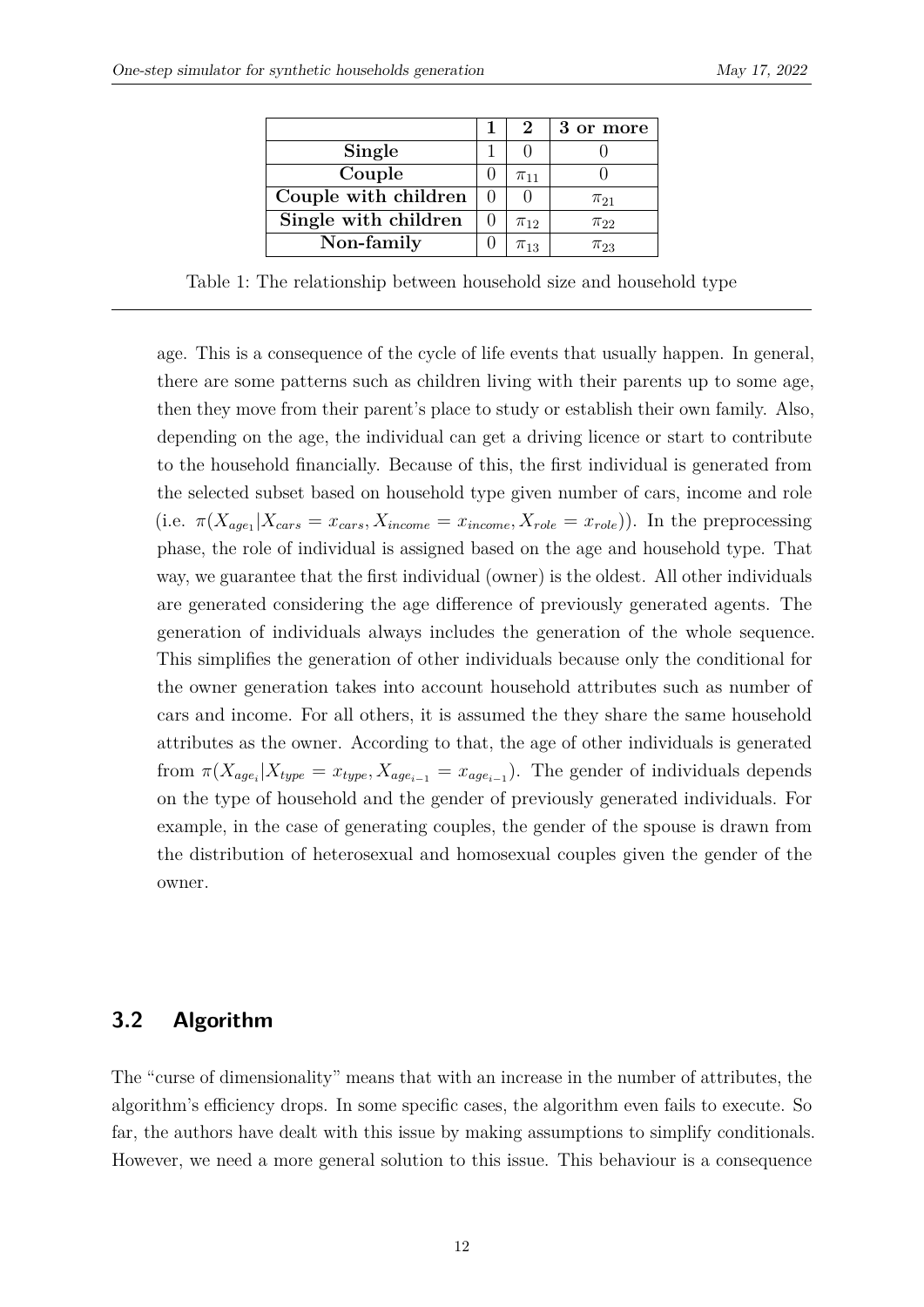of the fact that with an increase in dimensions, there are a lot of correlations that must be taken into account, which produces a multi-polarization [\(Casati](#page-25-5) *et al.*, [2015\)](#page-25-5). Since the algorithm iteratively picks the values from probability vectors, it has to perform for a long time to leave the "high probability" region. Furthermore, in the case of "1-1" correlation, it might end up in a degenerative state. This means that the algorithm always chooses the same value and cannot proceed to another state. We propose the so-called "Divide and Conquer" (DAC) Gibbs Sampler to avoid this situation. This procedure decomposes the generation process based on correlations between different attributes.

The main motivation for the development of the Divide and Conquer Gibbs Sampler is to:

- prevent the algorithm from being stuck in the highly correlated areas by isolating the generation of strongly-correlated values,
- avoid unnecessary stochastic generation for values that can be assumed (e.g. onemember-single-household) which results in saving time,
- maximize the tread-off between accuracy and efficiency,
- avoid under-representing weakly correlated areas and over-representing highly correlated areas.

On the one hand, with decomposition, we improve efficiency since we work with the small batches in parallel. On the other hand, we improve the accuracy since the highly correlated areas are isolated. This enforces the generation of weakly correlated values and better representation of outliers because Gibbs Sampler does not spend a lot of time choosing only high probability values. Some of the attribute values are assumed based on expert knowledge to prevent the algorithm from staying stuck in a degenerative state (e.g. in the case of "1-1" correlation). By assuming values, we can impose a perfect fit more efficiently.

The idea of the algorithm is given in Figure [4.](#page-15-0) From the real sample, we identify the correlation coefficients among the attributes (e.g. using Pearson's correlation). Based on the analysis, we extract the subset of the observations that contain the strongly correlated values. For example, as shown in Figure [5,](#page-16-0) we can identify that there is some positive correlation between household size and household type. We expect that the categories that mainly produce strong correlations are one-member-single and two-member-couple households based on expert knowledge. Indeed, by extracting the subsets from these categories, we verify our assumption as shown in Figure [6.](#page-16-1) Instead of using the real sample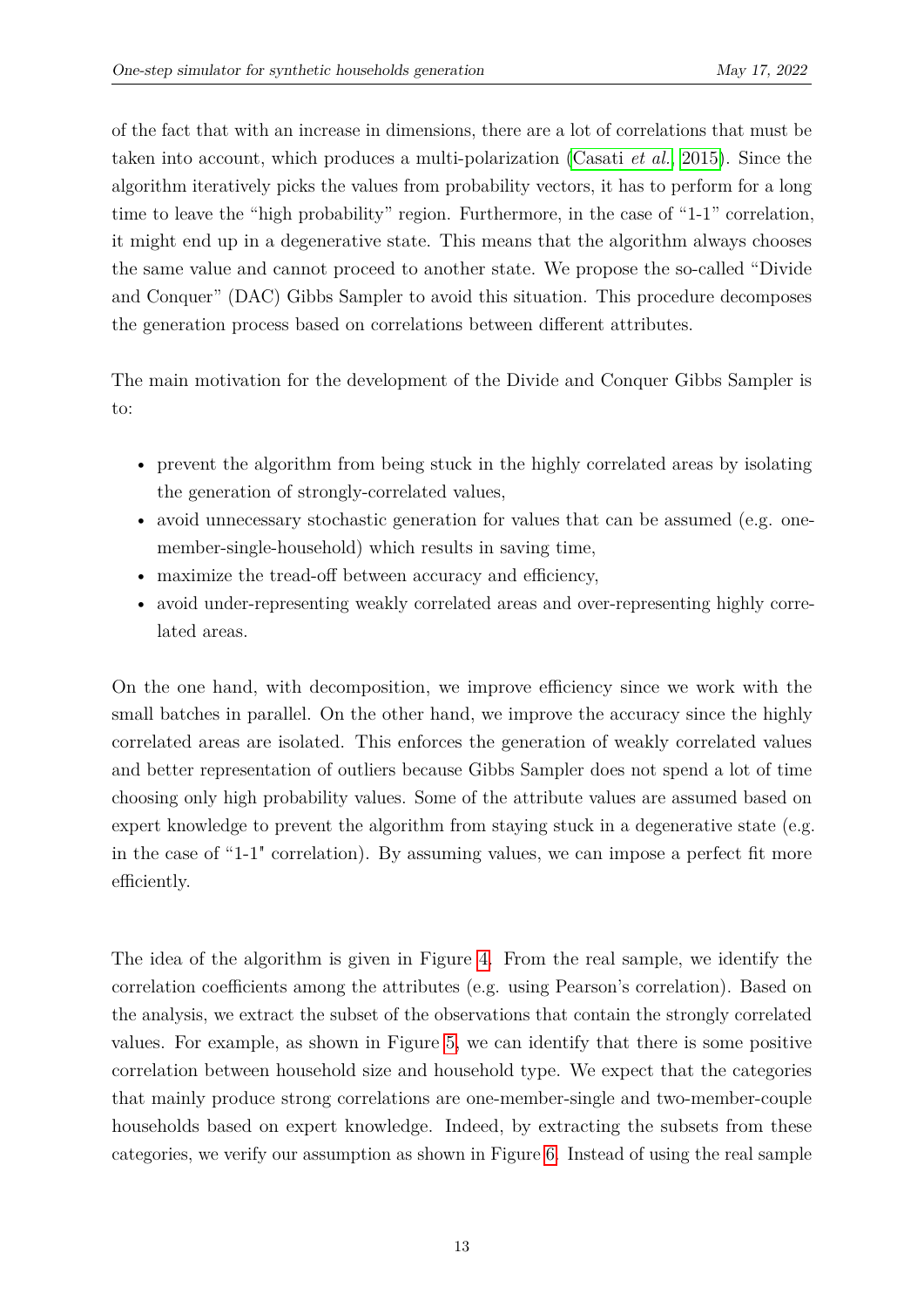<span id="page-15-0"></span>

Figure 4: Algorithmic framework of Divide and Conquer Gibbs Sampler

as a reference for the generation, we run two separate generation processes in parallel using those two subsets as references. In the end, we merge synthetic subsets into one. This approach can be generalized as illustrated in Algorithm [1.](#page-15-1)

<span id="page-15-1"></span>

| <b>Algorithm 1</b> Divide and conquer one-step simulator of synthetic households                                                                                                                                                                                                 |  |
|----------------------------------------------------------------------------------------------------------------------------------------------------------------------------------------------------------------------------------------------------------------------------------|--|
| Investigate correlation matrix of attributes two by two                                                                                                                                                                                                                          |  |
| if corr_coefficient $\geq$ threshold <sub>1</sub> then                                                                                                                                                                                                                           |  |
| Create a frequency matrix between two correlated attributes<br>Assign correlation coefficients for attributes' values based on counts from the table<br><b>if</b> abs(corr_coeff_of_values) $\geq$ threshold <sub>2</sub> then<br>Assume their value based on the data<br>end if |  |

#### **end if**

As shown in Section [4,](#page-18-0) the DAC Gibbs gives a better capture of correlations than the general Gibbs Sampler. Also, this approach decreases computational time. However, the efficiency improvement should be formally verified by metrics that indicate a convergence of the algorithm, as explained in Section [3.2.1.](#page-17-0)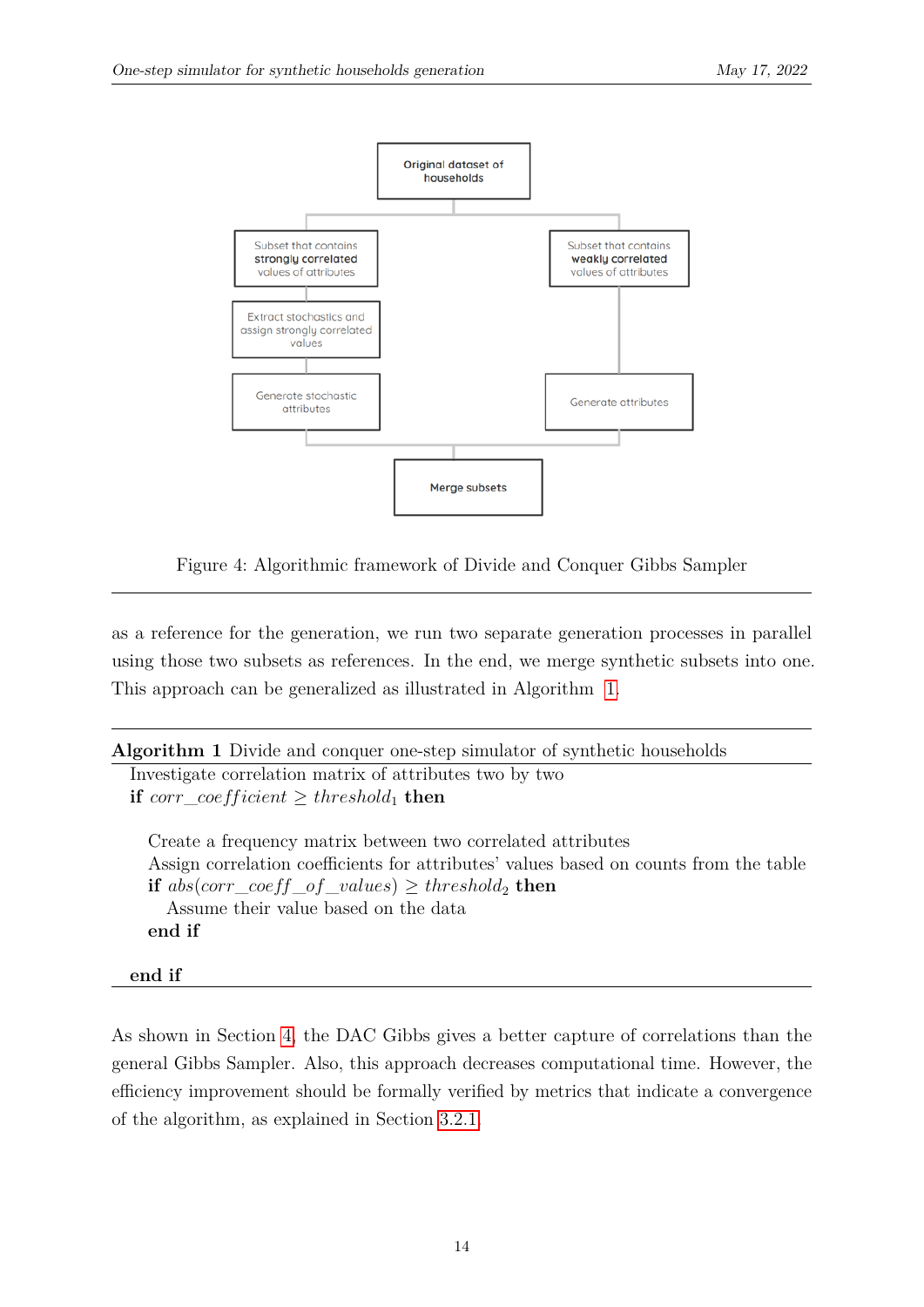<span id="page-16-0"></span>

Figure 5: The correlation matrix of real data sample

<span id="page-16-1"></span>

Figure 6: The identification of strongly and weakly correlated subsets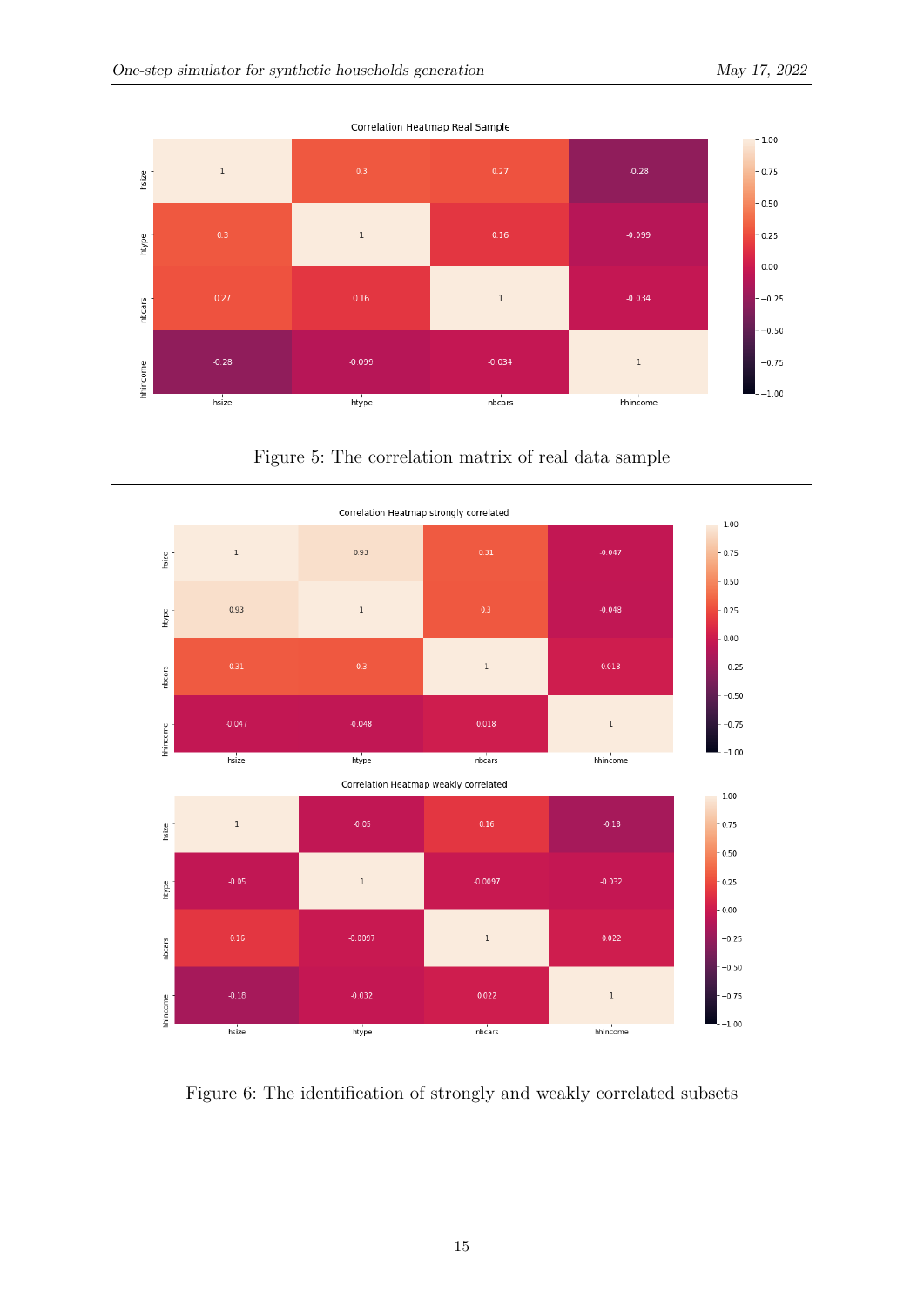#### <span id="page-17-0"></span>**3.2.1 Investigation of convergence**

As stated before, to reach stationarity, several chains of draws should be created simultaneously. Each chain contains draws of one attribute. After a certain number of iterations, the sequences should converge to a common target joint distribution noted as  $\hat{\pi}(X)$ . In order to identify the suitable number of iteration we monitor the convergence by comparing variation 'between' and 'within' simulated sequences. The variation of 'within' should be almost equal to 'between' variation. To estimate this, we calculate two metrics: potential scale reduction factor and the effective sample size proposed by [Gelman](#page-25-7) *et al.* [\(2013\)](#page-25-7). Once we proved that each simulated sequence is close to the distribution of all the sequences mixed together, we can treat the draws as sample from the target distribution.

<span id="page-17-1"></span>The potential scale reduction  $\hat{R}$  indicates whether we should stop or continue the simulation runs, and it is calculated using the following Eq. [\(1\)](#page-17-1):

$$
\hat{R} = \sqrt{\frac{\frac{n-1}{n} \cdot W + \frac{1}{n} \cdot B}{W}}
$$
\n(1)

where *n* is number of simulation draws,  $W$  is within-sequence variances, and  $B$  is betweensequence variance. The numerator estimates the marginal posterior variance for each chain.

<span id="page-17-2"></span>Additional to  $\hat{R}$ , we calculate effective sample size  $n_{eff}$  to get an idea of the simulations precision using Eq. [\(2\)](#page-17-2):

$$
n_{eff} = \frac{m \cdot n}{1 + 2 \cdot \sum_{t=1}^{\infty} \rho_t} \tag{2}
$$

where *m* is number of sequences, and  $\rho_t$  is autocorrelation of each sequence at lag *t*.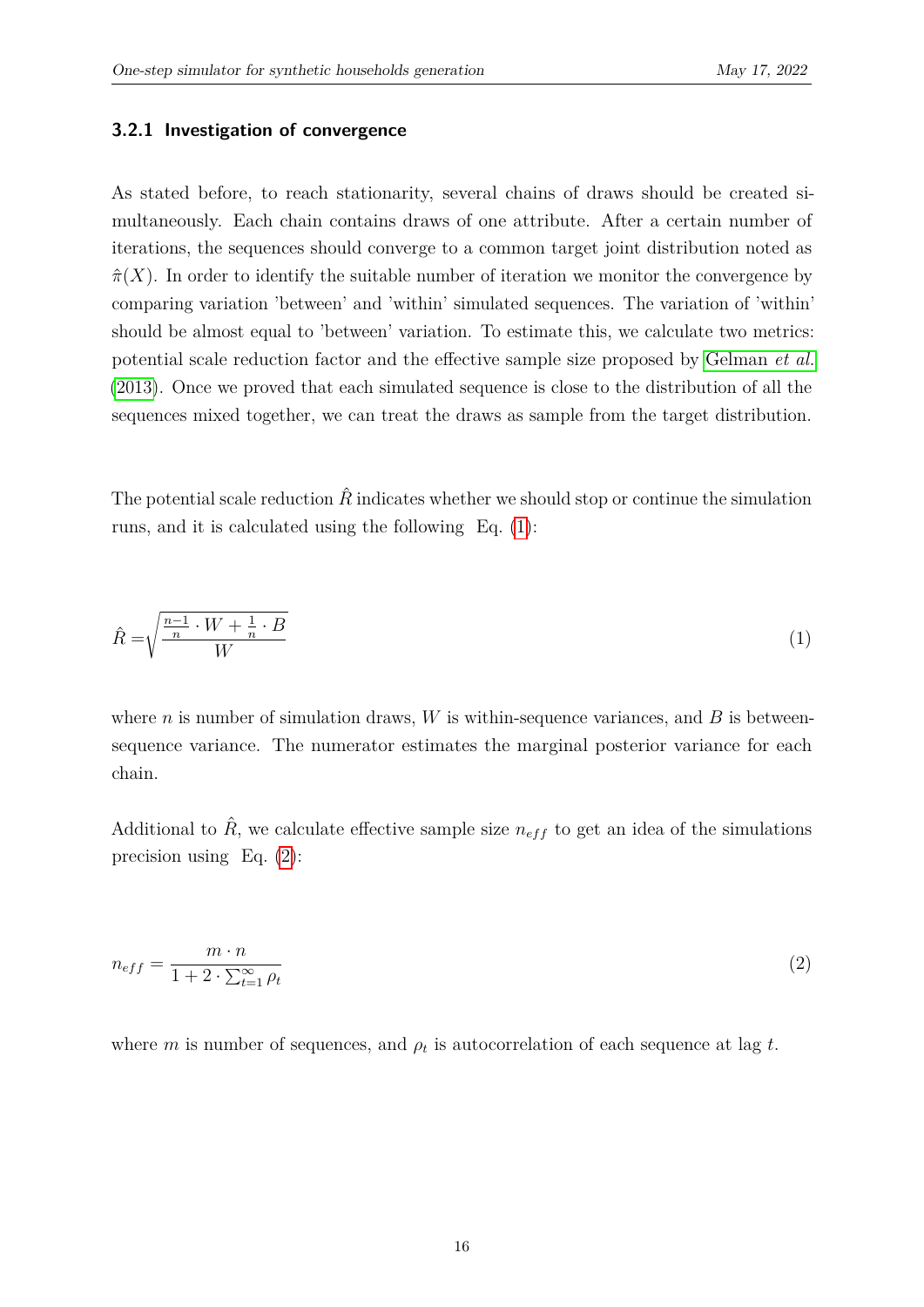### <span id="page-18-0"></span>**4 Results**

The objective of our analysis is to compare the accuracy and efficiency between the developed algorithm (DAC Gibbs) and the state-of-the-art technique (DATGAN) [\(Led](#page-26-8)errey *[et al.](#page-26-8)*, [2022\)](#page-26-8). DATGAN model is used through the python module available at https://github.com/glederrey/DATGAN. We examined both graphical and statistical validation tests to determine the fit between generated and the real sample.

### **4.1 Data description**

This research project leverages two datasets, on both individual and household levels. The data were collected by the Federal Office for Spatial Development (ARE) and the Federal Statistical Office (FSO) by conducting a nationwide survey. This data sample so-called the Swiss Mobility and Transport micro census data (MTMC) gather insights into the mobility behaviours of residents [\(Office fédéral de la statistique and Office fédéral du développement](#page-26-9) [Territorial, 2017\)](#page-26-9). Respondents provide their socio-economic characteristics (e.g. age, gender) and list the other household members, information on their daily mobility habits, and detail records of their trips during a reference period (1 day). The disaggregated sample contains information on 163,843 individuals living in 57,090 different households. From all collected attributes, only six attributes have been selected for our experiments. Two attributes are chosen from the individual dataset (age and gender) and four from the households dataset (household size, type, income and number of cars). All of the variables are discrete except for age, which is continuous. Each household is characterized by a unique identifier shared between the household members. This attribute defines a hierarchal structure between individuals and households, which we use to merge two datasets. The quality of obtained results using the proposed algorithm depends on the conditionals provided as input. The construction of conditionals requires the identification of correlations between different attributes. Since this can be achieved by investigating data patterns, the pre-processing phase presents a significant part of the project and includes: dealing with the missing and unknown values, encoding categorical data, and comparing and adjusting the different categories of the attributes. For any attribute where the frequency of missing values is less than 1%, the entire row containing missing value of that attribute is eliminated. The 36% of household income values are unknown, so all these values are kept as such. The final sample used in all experiments contains 163,322 observations described by attributes, as shown in Table [2.](#page-19-0)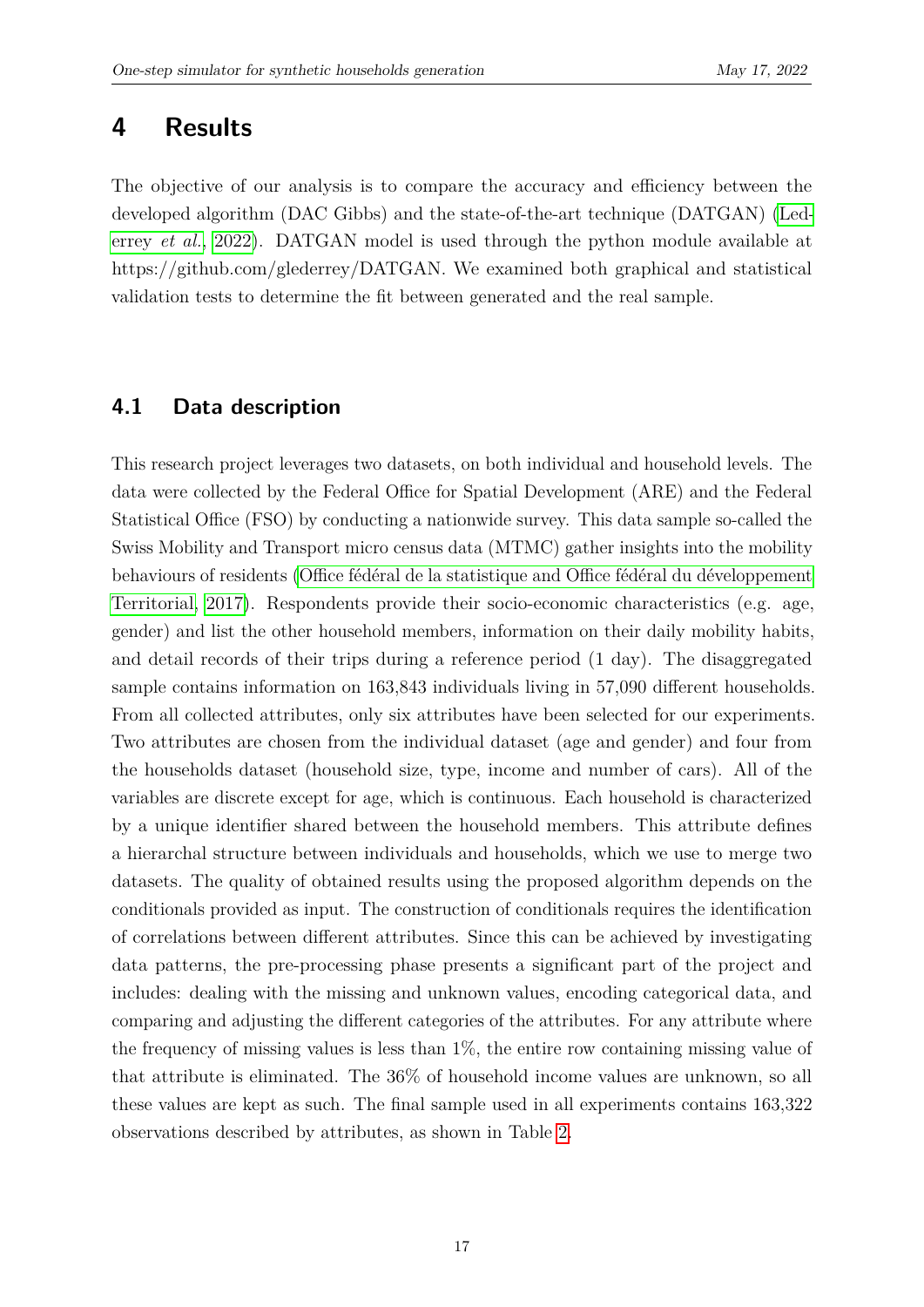<span id="page-19-0"></span>

| Individual attributes       |                                                                        |  |  |  |  |  |
|-----------------------------|------------------------------------------------------------------------|--|--|--|--|--|
| Attribute                   | <b>Values</b>                                                          |  |  |  |  |  |
| Age                         | $[0$ - $103]$                                                          |  |  |  |  |  |
| Gender                      | ${M, F}$                                                               |  |  |  |  |  |
| <b>Household attributes</b> |                                                                        |  |  |  |  |  |
| <b>Size</b>                 | $\{1,2,3,4,5,6,7,8,9,10,11,12,13,14,17\}$                              |  |  |  |  |  |
| Type                        | {Single, Single with children, Pairs, Pairs with children, Non-family} |  |  |  |  |  |
| Income                      | { $person below 18,$                                                   |  |  |  |  |  |
|                             | prefer not to say,                                                     |  |  |  |  |  |
|                             | unknown,                                                               |  |  |  |  |  |
|                             | less than $2000$ CHF,                                                  |  |  |  |  |  |
|                             | CHF 2000 - 4000,                                                       |  |  |  |  |  |
|                             | CHF 4001 - 6000,                                                       |  |  |  |  |  |
|                             | CHF 6001 - 8000,                                                       |  |  |  |  |  |
|                             | CHF 8001 - 10000,                                                      |  |  |  |  |  |
|                             | CHF 10001 - 12000,                                                     |  |  |  |  |  |
|                             | CHF 12001 - 14000,                                                     |  |  |  |  |  |
|                             | CHF 14001 - 16000,                                                     |  |  |  |  |  |
|                             | CHF 16001 - 18000,                                                     |  |  |  |  |  |
|                             | more than $18000 \text{ CHF}$                                          |  |  |  |  |  |
| Number of cars              | $\{0,1,2,3,4,5,6,7,8,9,10,11,12,13,14,20,51\}$                         |  |  |  |  |  |

Table 2: Data description

### **4.2 Case study**

The purpose of the graphical analysis is to visualize the marginal and conditional distributions. In our experiment, we compare the original data sample with two synthetic samples generated by DAC Gibbs and DATGAN. The marginal distribution analysis for all discrete household attributes is shown in Figure [7.](#page-20-0) Moreover, we provide an evidence of marginal fit for continuous variables as shown in Figure [8.](#page-20-1) As can be seen from Figure [7,](#page-20-0) both DAC Gibbs and DATGAN show almost a perfect fit of marginals. The interesting aspect of this graph is that the DAC Gibbs algorithm gives a better result while reproducing outliers, particularly for household size variables. The observed behaviour is expected, given the idea of the Gibbs's "divide and conquer" part explained in Section [3.](#page-8-0) The main motivation of the dataset division based on the level of correlation was to enforce the generation of weakly correlated variables and avoid overrepresentation of the highly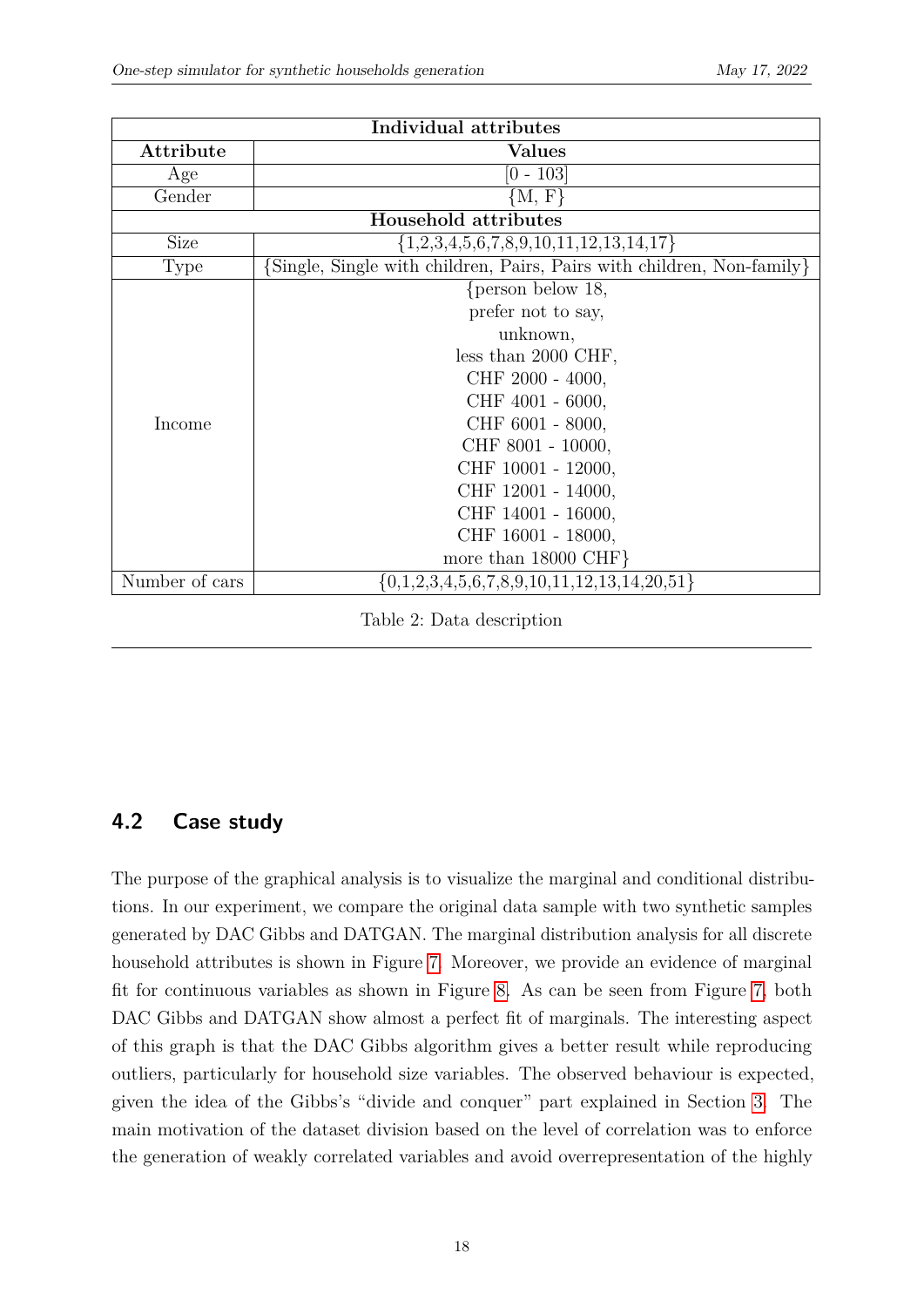<span id="page-20-0"></span>

#### correlated variables.

Figure 7: The representation of marginal distributions for discrete variables

<span id="page-20-1"></span>

Figure 8: The representation of marginal distributions for continuous variables

It is worth mentioning that the marginal distributions prove only that aggregated properties of the real sample are well reproduced. Although the synthetic data at the column level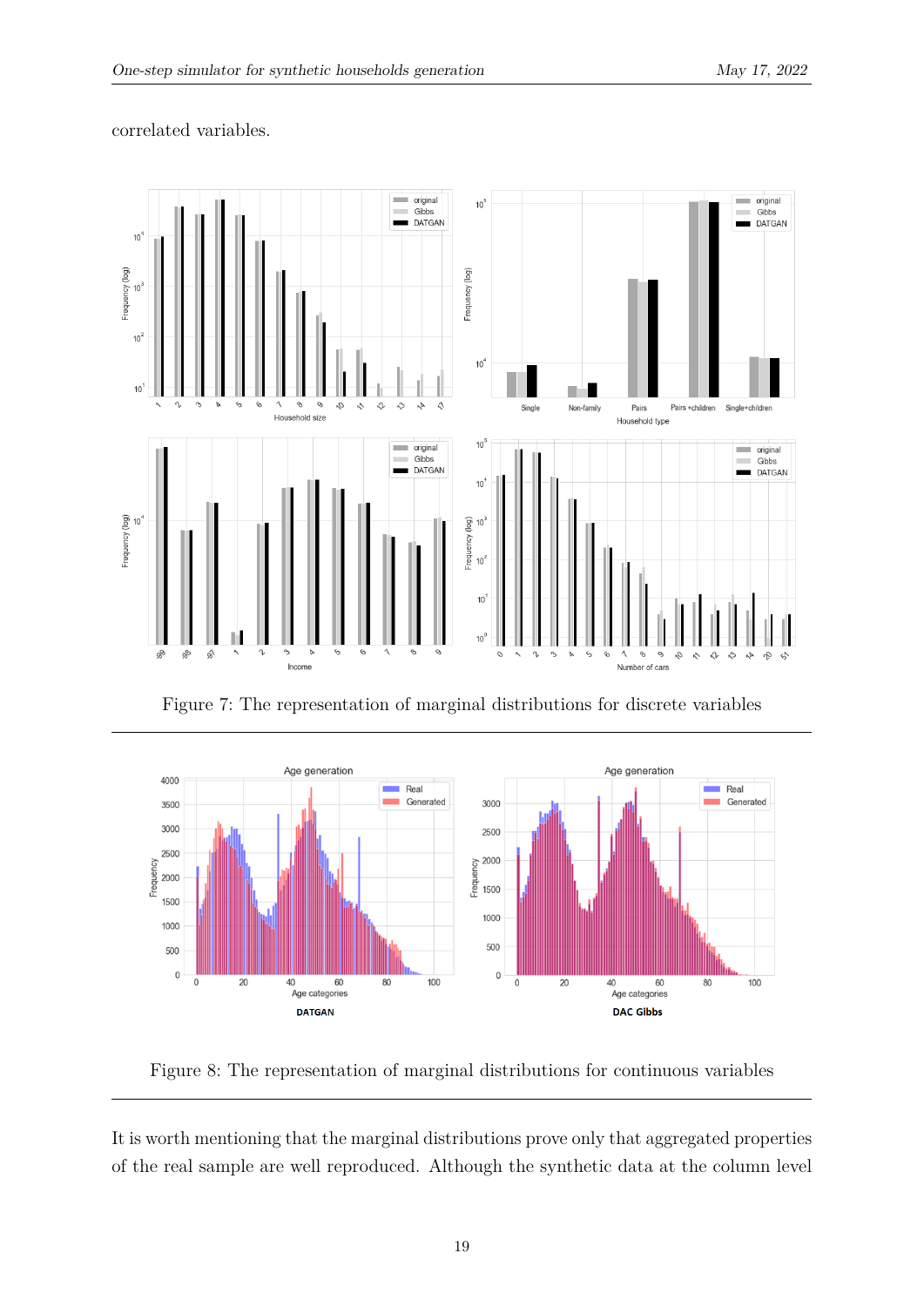show almost a perfect fit, it is not guaranteed that the generated observations are logical and realistic. In order to test the realism of the generated sample, we have to verify the satisfaction of rules derived from expert knowledge. We investigate these rules by drawing the one attribute's value conditionally to the other, as shown in Figure [9.](#page-21-0)

<span id="page-21-0"></span>

Figure 9: Conditional distributions of household size  $= 1$  and household type  $=$ 'Single'

According to Figure [9,](#page-21-0) one-member households comprise the same number of individuals from this category as in the real sample. We know that a one-member household is always qualified as a single household from expert knowledge. We expect the "one-toone" correlation between one member and a single household. However, if we analyze sub-distributions of the household type given a household size, we can observe that it is not the case in data generated with DATGAN. DATGAN produces size 1 synthetic households for other categories such as non-family, pairs, pair with children and single with children. This result is an evidence that DATGAN follows a data-driven paradigm, while DAC Gibbs is more model-driven. The latter approach allows us to embed control within the generation process in order to impose some domain-specific rules. As explained in Section [3,](#page-8-0) we assign some values instead of generating them, which is the reason for the perfect fit between one member and a single household. The categories of household size and household type, which are not considered as highly correlated (e.g. households with more than 3 members), are generated stochastically from constructed conditionals (Figure [10\)](#page-22-0).

Statistical tests should confirm the results obtained by the visualization. We use the existing validation approach that unites five metrics typically used in the transportation field for synthetic data assessment [\(Lederrey](#page-26-8) *et al.*, [2022\)](#page-26-8). This approach relies on a frequency matrix that contains counts of observations for each column of real and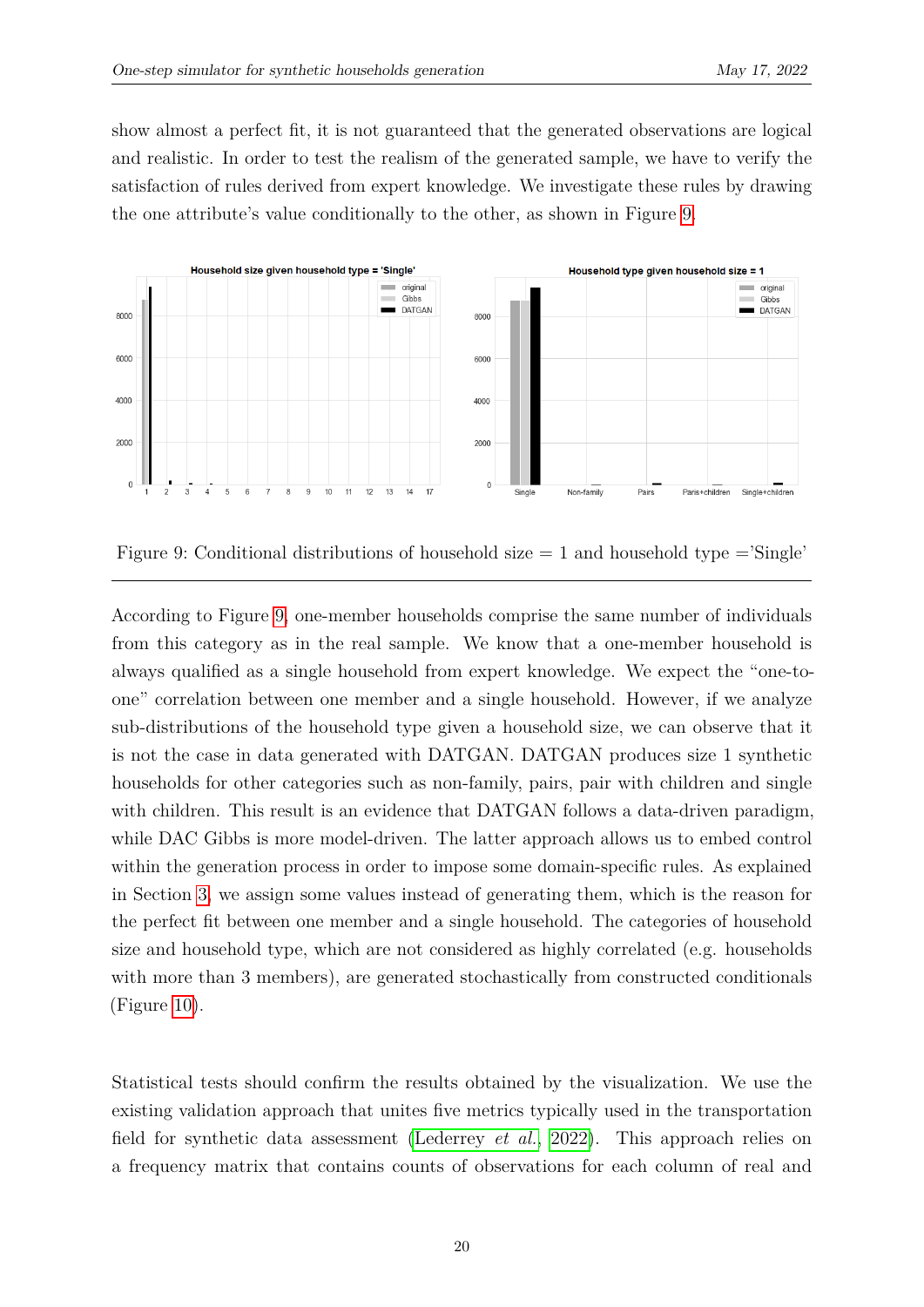<span id="page-22-0"></span>

Figure 10: Conditional distributions of household type given household size 2

<span id="page-22-1"></span>

| First-order test |                         | Second-order test |                         |  |
|------------------|-------------------------|-------------------|-------------------------|--|
| Rank and method  | <b>Score</b>            | Rank and method   | <b>Score</b>            |  |
| 1. DAC Gibbs     | $2.81e-02 \pm 1.53e-02$ | 1 DATGAN          | $1.39e-01 \pm 9.52e-02$ |  |
| 2. DATGAN        | $4.32e-02 \pm 3.41-02$  | 2 DAC Gibbs       | $2.32e-01 \pm 3.21e-01$ |  |

Table 3: First and second order validation tests

synthetic samples. Based on the number of compared columns, we can identify two ways of validating data: the first and second order tests. The first-order statistical test assesses the aggregated statistical properties of synthetic data. The formulation of the first-order method includes the comparison column by column, which results in assessing only univariate distributions.

On the other hand, the second-order tests assesses the multivariate distributions by checking the relationship between pairs of columns. Both of methods provide a score taking into account all the columns and interpretation by ranking the different methods based on the score. From Table [3,](#page-22-1) we can conclude that the results are not completely aligned with the results obtained by visualization. As expected, DAC Gibbs gives a better score for a first-order statistical test since it accurately reproduces outliers. Surprisingly, DATGAN shows a better capture of the logic in the data based on the second-order test. This outcome is counterintuitive given the sub-distribution presented in Figures [9](#page-21-0) and [10.](#page-22-0) However, it might be a case that for other attributes the conditionals that we were using while drawing from distributions failed to capture all the correlations among the attributes. Based on this result, it would be interesting to revise the modelling part described in Section [3](#page-8-0) and improve the construction of conditionals.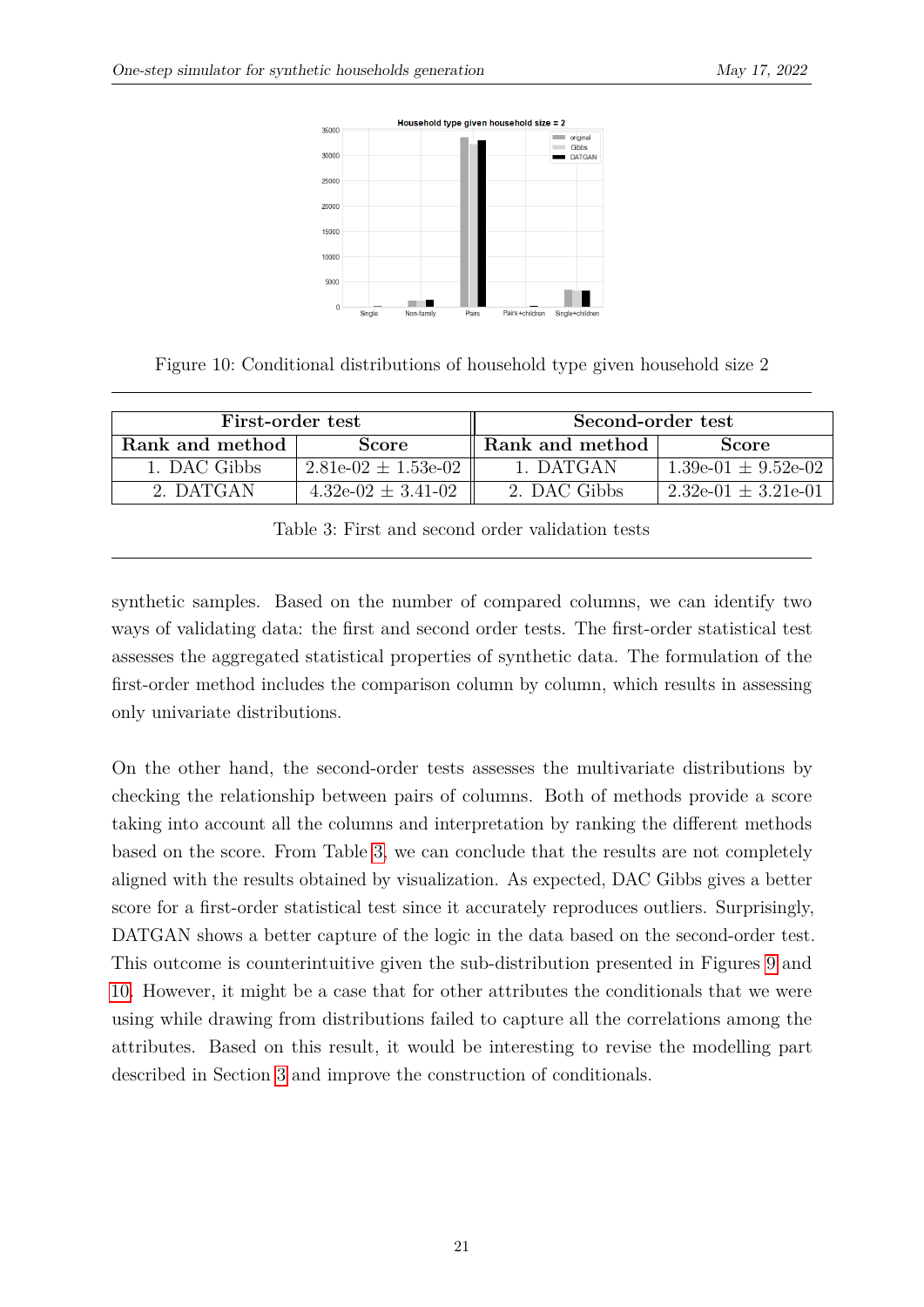In the last phase of the case study, we justify the advantages of DAC Gibbs Sampler compared to the general Gibbs Sampler. At first, we tried to run the regular Gibbs Sampler in order to generate synthetic households using the entire dataset. Due to strongly correlated variables, it was impossible to perform the algorithm. To address this problem, we apply DAC Gibbs Sampler. We divide the dataset into two subsets and select all observations that cause strong correlation (i.e. one-member and two-member households) into one batch, and all others to another. The results of separated generation are shown in Figure [11.](#page-23-0) Given that some values are deterministically assigned, we prevent the algorithm's failure since it never encounters the degenerative state. In Figure [12](#page-24-1) we compared the correlation matrix between the original dataset and the merged generated dataset. As observed, the correlations are well represented, which means that we achieved desired accuracy more efficiently.

<span id="page-23-0"></span>

Figure 11: The correlation matrix of strongly correlated subset (top) and weakly correlated subset (bottom)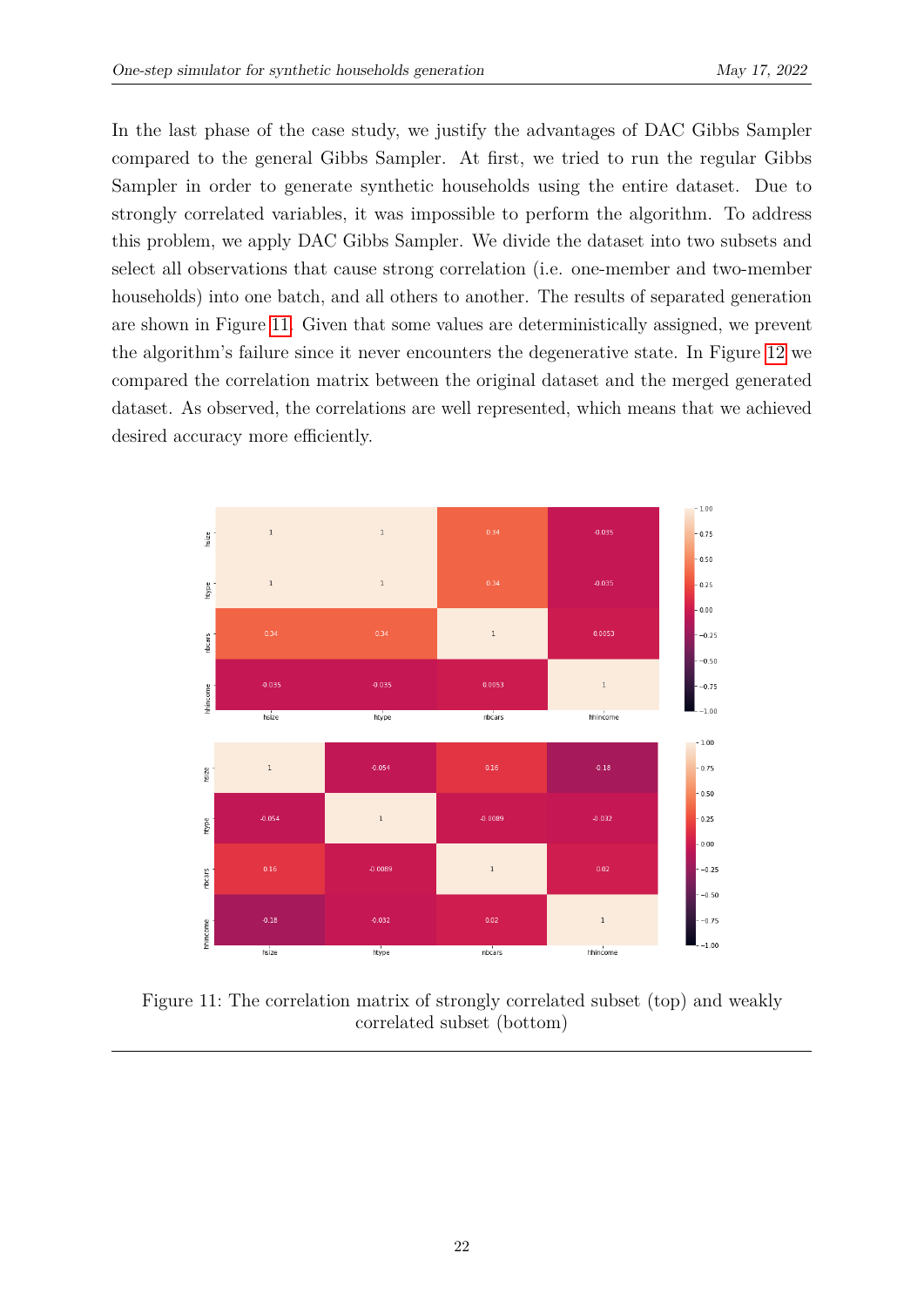<span id="page-24-1"></span>

Figure 12: The correlation matrix original (top) and generated dataset (bottom)

## <span id="page-24-0"></span>**5 Conclusion**

This paper introduces the new methodological approach for a synthetic household generation. It unites the hierarchical generation process into the one-step procedure since the associations among individuals are formed within the generation process. This way, no additional matching procedure is needed. To integrate two steps into one, we re-define the modelling of conditionals in existing methods. Furthermore, we modify an existing algorithm and show that decomposition of the generation process can improve accuracy and efficiency.

However, this approach should be expanded to generate more attributes needed in activitybased modelling (etc. driving licence, occupation). At the moment, we only consider correlations among the attributes available from the data sample. By including some other attributes that are more informative we could simplify the generation of specific attributes. For instance, instead of generating the number of cars given household size, type and income, we can generate it only by using a number of driving licences in the household.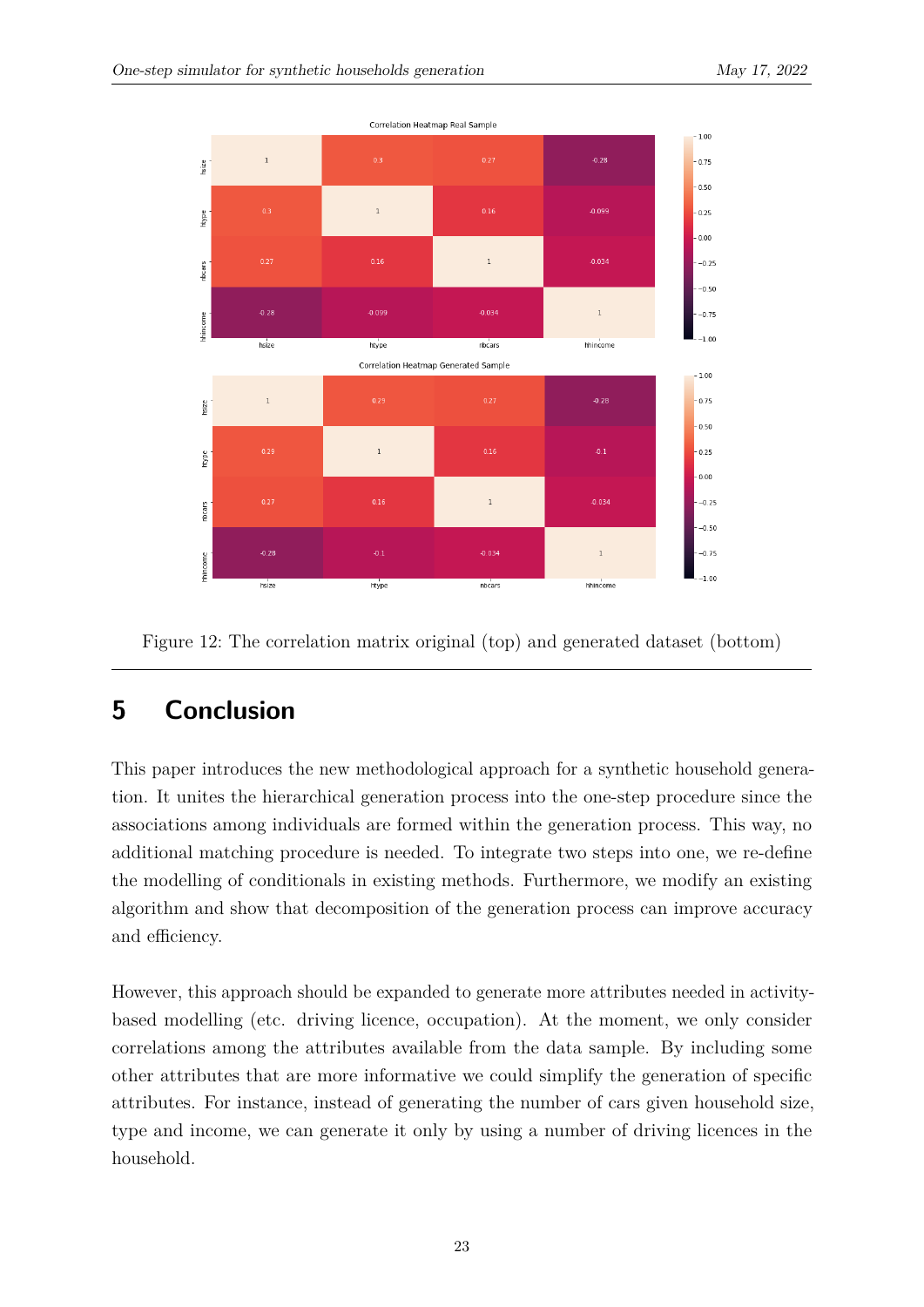To formally prove the increase of efficiency by using DAC Gibbs Sampler, it remained unexplored how sensitive is the computational cost and steady-state achievement to the unit increase in a number of attributes. Since the purpose of DAC Gibbs Sampler is to generate realistic households, the trade-off between utility and privacy should be examined.

### **6 References**

- <span id="page-25-4"></span>Anderson, P., B. Farooq, D. Efthymiou and M. Bierlaire (2014) Associations Generation in Synthetic Population for Transportation Applications.A Graph-Theoretic Solution, 23.
- <span id="page-25-3"></span>Arentze, T., F. Hofman and H. Timmermans (2007) Creating synthetic household populations: Problems and approach, *Transportation Research Record*, 6.
- <span id="page-25-1"></span>Beckman, R. J., K. A. Baggerly and M. D. McKay (1996) Creating synthetic baseline populations, *Transportation Research Part A: Policy and Practice*, **30** (6) 415–429, ISSN 0965-8564.
- <span id="page-25-6"></span>Ben-Akiva, M., M. Bierlaire, J. Walker and D. McFadden (2021) *Discrete choice analysis*, Cambridge, MA: MIT Press.
- <span id="page-25-2"></span>Ben-Akiva, M. and S. Lerman (1985) *Discrete Choice Analysis: Theory and Application to Travel Demand*, MITPress, cambridge-ma.
- <span id="page-25-5"></span>Casati, D., K. Müller, P. J. Fourie, A. Erath and K. W. Axhausen (2015) Synthetic population generation by combining a hierarchical, simulation-based approach with reweighting by generalized raking, *Transportation Research Record*, **2493** (1) 107–116.
- <span id="page-25-0"></span>Farooq, B., M. Bierlaire, R. Hurtubia and G. Flötteröd (2013) Simulation based population synthesis, *Transportation Research Part B: Methodological*, **58**, 243–263, ISSN 0191- 2615.
- <span id="page-25-7"></span>Gelman, A., J. Carlin, H. Stern, D. Dunson, A. Vehtari and D. Rubin (2013) *Bayesian Data Analysis (3rd ed.)*, A Chapman and Hall Book,CRC Press, London.